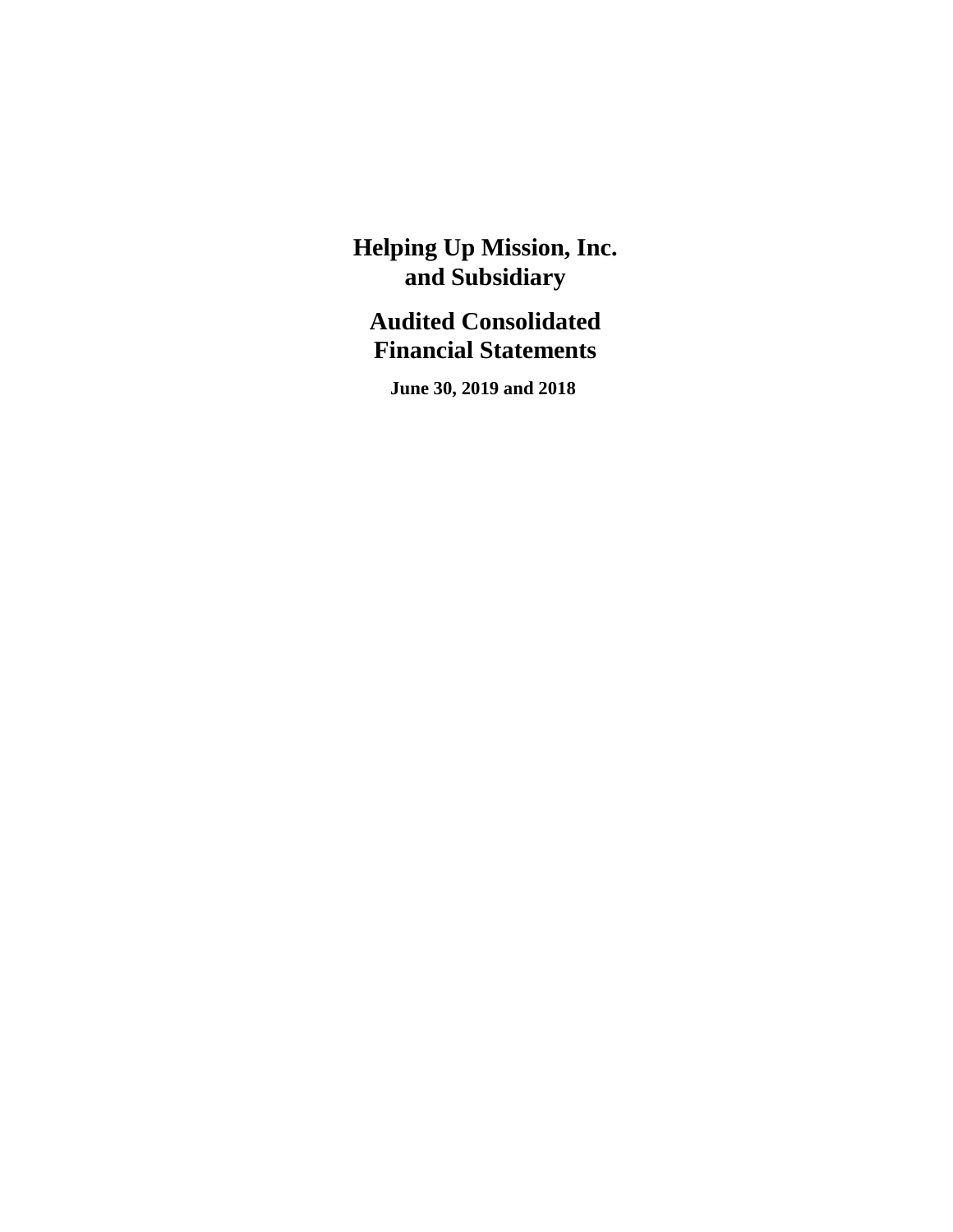# **Contents**

### **Page**

|--|--|--|--|

## **Financial Statements**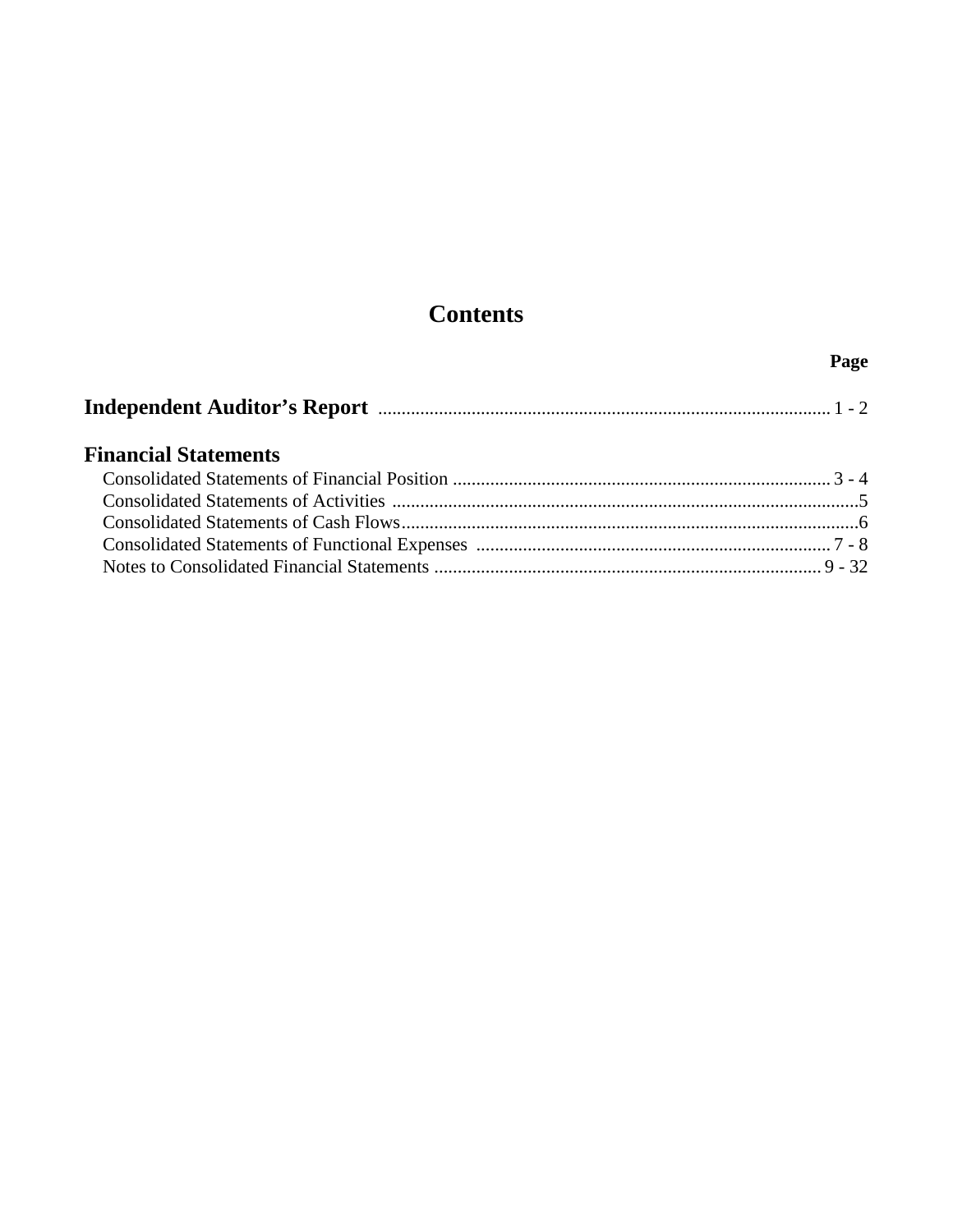

## **Independent Auditor's Report**

Board of Directors Helping Up Mission, Inc. and Subsidiary Baltimore, Maryland

#### **Report on the Financial Statements**

We have audited the accompanying consolidated financial statements of Helping Up Mission, Inc. and Subsidiary, which comprise the consolidated statements of financial position as of June 30, 2019 and 2018, and the related consolidated statements of activities, cash flows, and functional expenses for the years then ended, and the related notes to the consolidated financial statements.

#### **Management's Responsibility for the Financial Statements**

Management is responsible for the preparation and fair presentation of these consolidated financial statements in accordance with accounting principles generally accepted in the United States of America; this includes the design, implementation, and maintenance of internal control relevant to the preparation and fair presentation of consolidated financial statements that are free from material misstatement, whether due to fraud or error.

#### **Auditor's Responsibility**

Our responsibility is to express an opinion on these consolidated financial statements based on our audits. We conducted our audits in accordance with auditing standards generally accepted in the United States of America. Those standards require that we plan and perform the audit to obtain reasonable assurance about whether the consolidated financial statements are free from material misstatement.

An audit involves performing procedures to obtain audit evidence about the amounts and disclosures in the consolidated financial statements. The procedures selected depend on the auditor's judgment, including the assessment of the risks of material misstatement of the consolidated financial statements, whether due to fraud or error. In making those risk assessments, the auditor considers internal control relevant to the organization's preparation and fair presentation of the consolidated financial statements in order to design audit procedures that are appropriate in the circumstances, but not for the purpose of expressing an opinion on the effectiveness of the organization's internal control. Accordingly, we express no such opinion. An audit also includes evaluating the appropriateness of accounting policies used and the reasonableness of significant accounting estimates made by management, as well as evaluating the overall presentation of the consolidated financial statements.

We believe that the audit evidence we have obtained is sufficient and appropriate to provide a basis for our audit opinion.

2045 York Road, Suite 300, Timonium, MD 21093 | (410) 307-1400 | Fax (410) 307-1401 | flscpas.com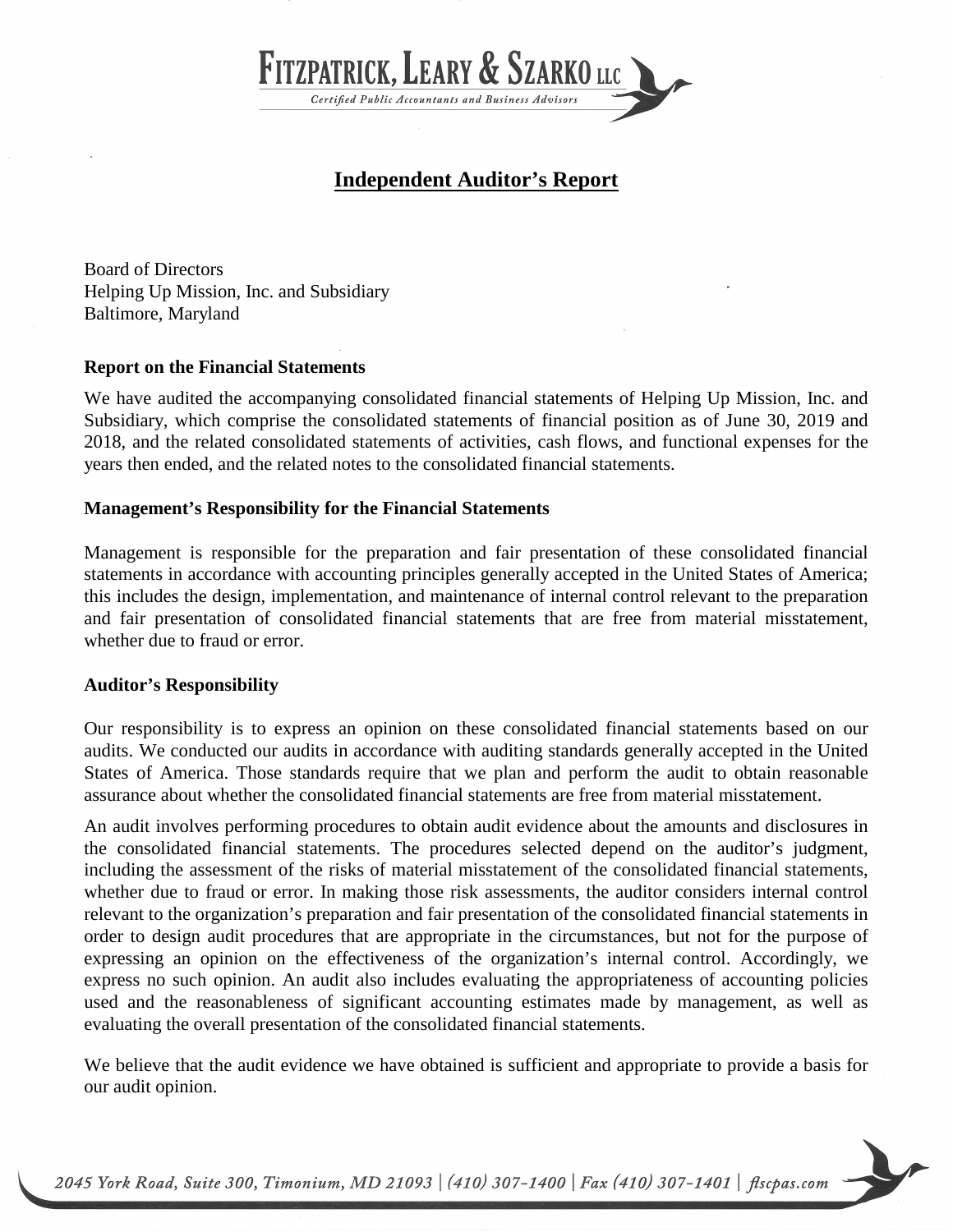#### **Opinion**

In our opinion, the consolidated financial statements referred to above present fairly, in all material respects, the consolidated financial position of Helping Up Mission, Inc. and Subsidiary as of June 30, 2019 and 2018, and the changes in their consolidated net assets and their consolidated cash flows for the years then ended in conformity with accounting principles generally accepted in the United States of America.

Fitopatrick, Leavy; Syarks, LLC

September 24, 2019 Timonium, MD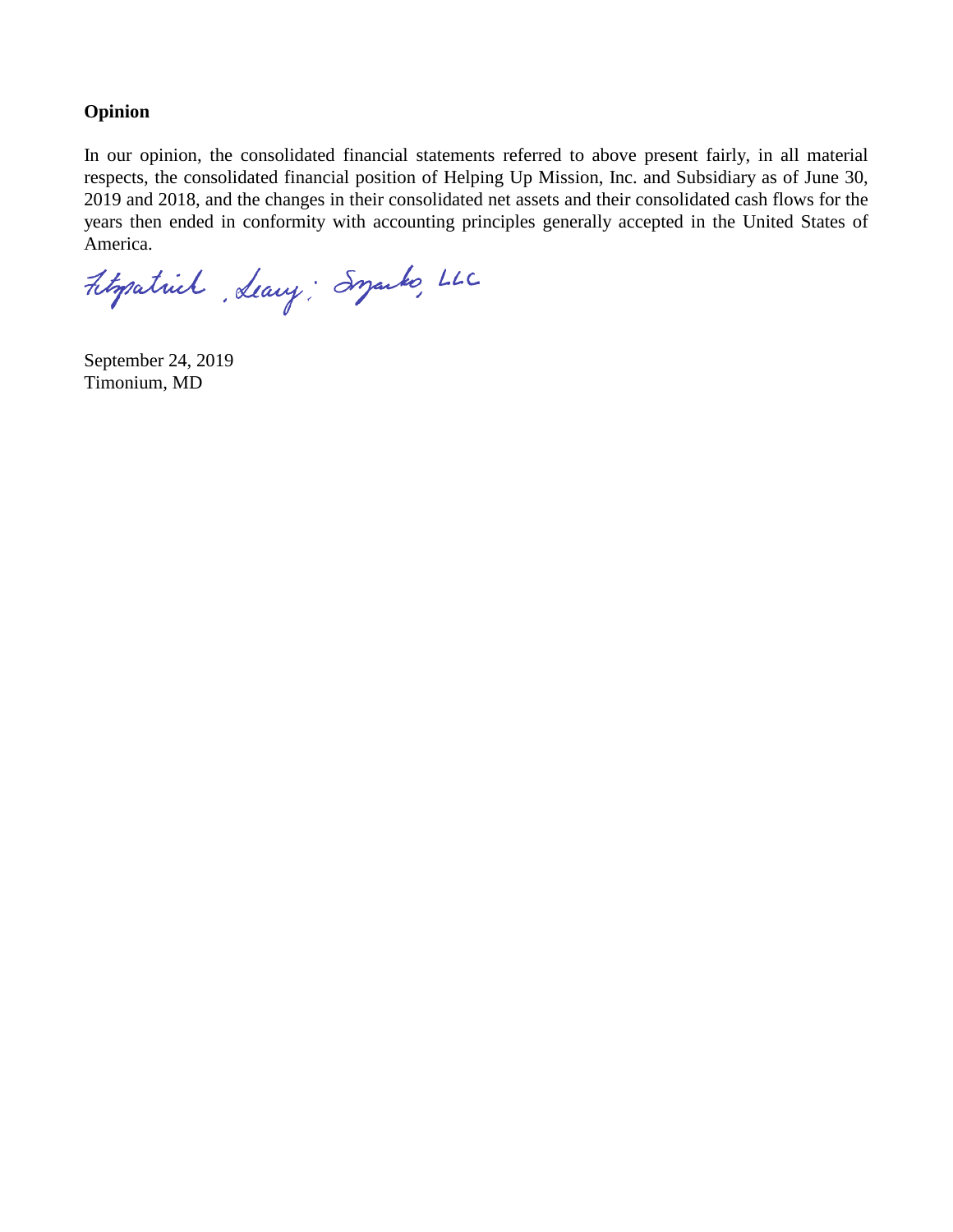## **Consolidated Statements of Financial Position**

| June 30,                                         | 2019               |               | 2018       |
|--------------------------------------------------|--------------------|---------------|------------|
| <b>Assets</b>                                    |                    |               |            |
| <b>Current Assets:</b>                           |                    |               |            |
| Cash and cash equivalents                        | \$<br>1,113,669    | $\mathcal{S}$ | 771,387    |
| Accounts receivable, net of allowance            | 335,614            |               | 193,264    |
| Contributions receivable                         | 172,930            |               |            |
| Investments                                      | 2,259,308          |               | 3,069,730  |
| Capital campaign pledges receivable              | 6,580,510          |               | 6,496,744  |
| Operational pledges receivable                   | 421,582            |               | 106,075    |
| Prepaid expenses                                 | 69,510             |               | 59,836     |
| Total current assets                             | 10,953,123         |               | 10,697,036 |
| <b>Property and Equipment:</b>                   |                    |               |            |
| Buildings and improvements                       | 18,470,901         |               | 19,794,075 |
| Furniture and equipment                          | 1,437,300          |               | 1,419,503  |
| Vehicles                                         | 218,062            |               | 237,736    |
| Total                                            | 20,126,263         |               | 21,451,314 |
| Less accumulated depreciation                    | 5,300,960          |               | 4,755,105  |
|                                                  | 14,825,303         |               | 16,696,209 |
| Land                                             | 770,700            |               | 770,700    |
| Construction in progress                         | 1,630,270          |               | 240,019    |
| Net property and equipment                       | 17,226,273         |               | 17,706,928 |
| <b>Other Assets:</b>                             |                    |               |            |
| Restricted cash for building construction        | 29,093,672         |               | 5,454,832  |
| Capital campaign pledges receivable - noncurrent | 8,591,544          |               | 6,976,326  |
| Operational pledges receivable - noncurrent      | 523,917            |               | 209,579    |
| Deposits                                         | 2,900              |               | 2,800      |
| Total other assets                               | 38,212,033         |               | 12,643,537 |
|                                                  | \$<br>66, 391, 429 | \$            | 41,047,501 |
| <b>Total Assets</b>                              |                    |               |            |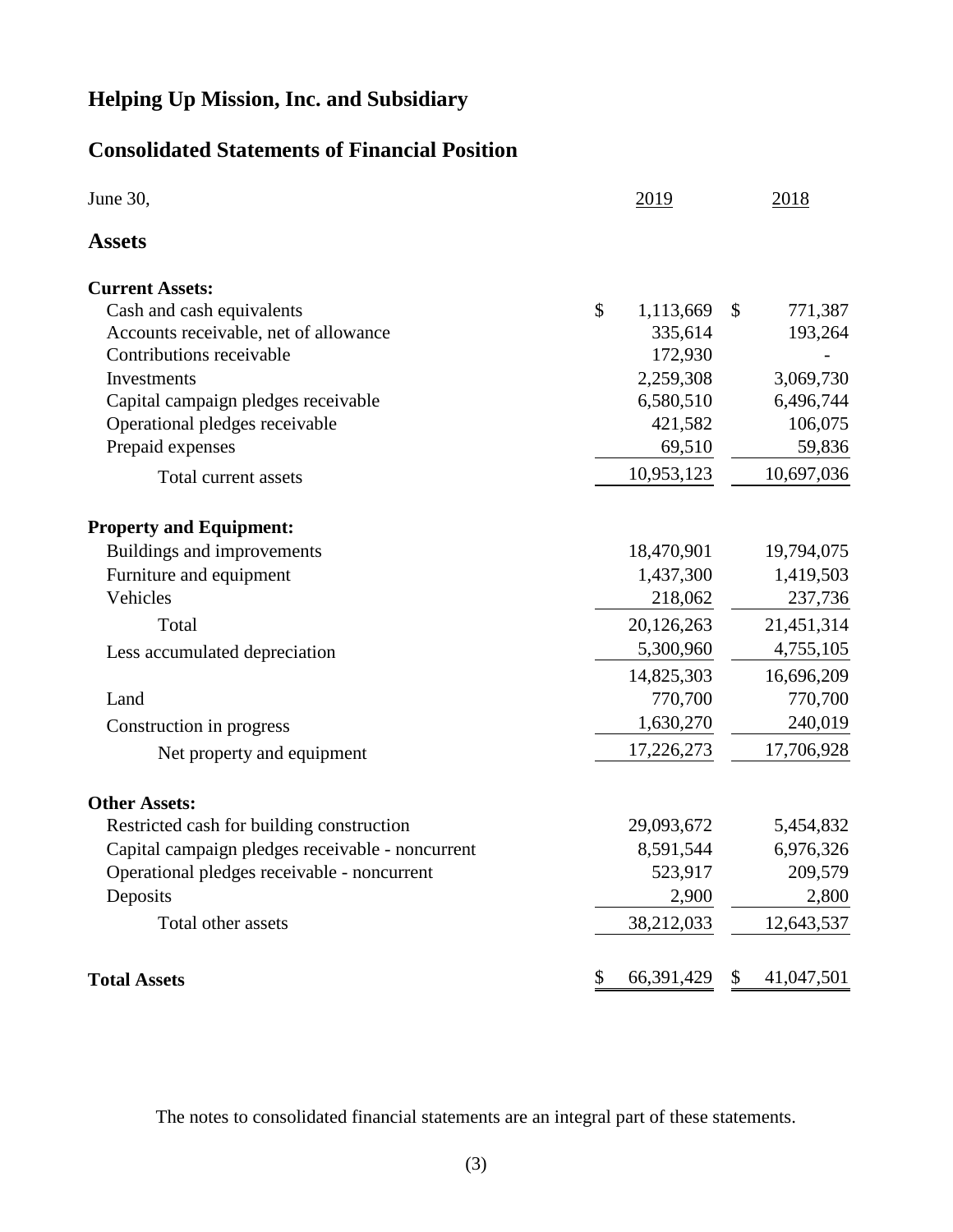|                                           | 2019                | 2018         |
|-------------------------------------------|---------------------|--------------|
| <b>Liabilities and Net Assets</b>         |                     |              |
| <b>Current Liabilities:</b>               |                     |              |
| Current maturities of annuities payable   | \$<br>4,850         | \$<br>4,660  |
| Accounts payable                          | 393,451             | 356,110      |
| Accrued expenses                          | 224,607             | 189,303      |
| <b>Current lease liabilities</b>          | 90,536              | 23,024       |
| Total current liabilities                 | 713,444             | 573,097      |
| <b>Long-Term Liabilities:</b>             |                     |              |
| Loans payable, net of current maturities  | 2,487,747           | 3,483,802    |
| Annuities payable                         | 33,543              | 38,393       |
| Lease liabilities, net of current portion | 65,450              |              |
| Total long-term liabilities               | 2,586,740           | 3,522,195    |
|                                           |                     |              |
| <b>Total liabilities</b>                  | 3,300,184           | 4,095,292    |
|                                           |                     |              |
| <b>Net Assets:</b>                        |                     |              |
| Without donor restrictions (Note 12)      | 15, 143, 719        | 17, 174, 305 |
| With donor restrictions (Note 13)         | 47,947,526          | 19,777,904   |
| Total net assets                          | 63,091,245          | 36,952,209   |
|                                           |                     |              |
| <b>Total Liabilities and Net Assets</b>   | \$<br>66,391,429 \$ | 41,047,501   |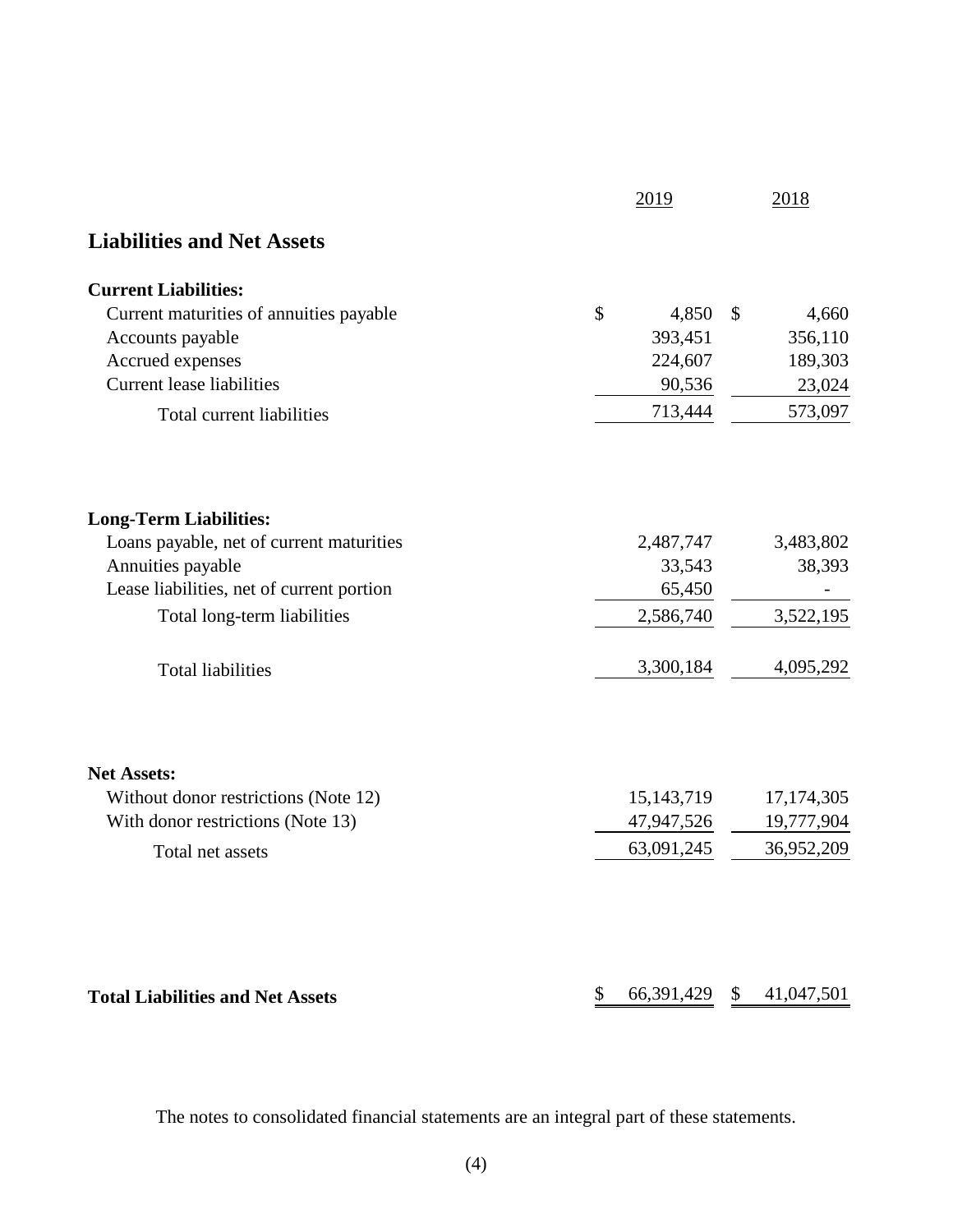### **Consolidated Statements of Activities**

For the years ended June 30, 2019 and 2018

|                                                                |                      | 2019                     |                  |                        | 2018                      |                            |
|----------------------------------------------------------------|----------------------|--------------------------|------------------|------------------------|---------------------------|----------------------------|
|                                                                | <b>Without Donor</b> | With Donor               |                  | <b>Without Donor</b>   | With Donor                |                            |
|                                                                | Restrictions         | Restrictions             | Total            | Restrictions           | Restrictions              | Total                      |
| <b>Support and Revenue:</b>                                    |                      |                          |                  |                        |                           |                            |
| Support:                                                       |                      |                          |                  |                        |                           |                            |
| Contributions and gifts                                        | \$<br>4,762,626      | 696,645<br>\$            | 5,459,271<br>\$  | 4,743,112 \$<br>\$     | 394,287                   | 5,137,399<br>$\mathbb{S}$  |
| In-kind donations                                              | 3,809,426            |                          | 3,809,426        | 3,235,488              |                           | 3,235,488                  |
| Operational pledges                                            | 463,894              | 375,951                  | 839,845          |                        | 315,654                   | 315,654                    |
| Net assets released from restrictions                          | 956,086              | (956, 086)               |                  | 414,698                | (414, 698)                |                            |
| Total support                                                  | 9,992,032            | 116,510                  | 10,108,542       | 8,393,298              | 295,243                   | 8,688,541                  |
| Revenue:                                                       |                      |                          |                  |                        |                           |                            |
| Program fees                                                   | 2,364,055            | 96,179                   | 2,460,234        | 2,190,296              |                           | 2,190,296                  |
| Government contracts                                           |                      | 154,406                  | 154,406          |                        | 630,659                   | 630,659                    |
| MRN client services                                            | 427,600              |                          | 427,600          | 454,044                |                           | 454,044                    |
| Rental income                                                  | 46,589               |                          | 46,589           | 58,178                 |                           | 58,178                     |
| Other income                                                   | 24,976               | 86                       | 25,062           | 15,554                 |                           | 15,554                     |
| Net assets released from restrictions                          | 250,671              | (250, 671)               |                  | 630,659                | (630, 659)                |                            |
| Total revenue                                                  | 3,113,891            | $\overline{\phantom{a}}$ | 3,113,891        | 3,348,731              | $\overline{\phantom{a}}$  | 3,348,731                  |
| Total support and revenue                                      | 13,105,923           | 116,510                  | 13,222,433       | 11,742,029             | 295,243                   | 12,037,272                 |
| <b>Functional Expenses:</b>                                    |                      |                          |                  |                        |                           |                            |
| Program services                                               | 10,619,438           |                          | 10,619,438       | 9,951,240              |                           | 9,951,240                  |
| Administrative and general                                     | 584,618              |                          | 584,618          | 587,904                |                           | 587,904                    |
| Fundraising                                                    | 1,944,848            |                          | 1,944,848        | 1,954,696              |                           | 1,954,696                  |
| Total functional expenses                                      | 13,148,904           | $\overline{\phantom{a}}$ | 13,148,904       | 12,493,840             | $\overline{\phantom{a}}$  | 12,493,840                 |
| (Decrease) increase in net assets                              |                      |                          |                  |                        |                           |                            |
| from operations                                                | (42,981)             | 116,510                  | 73,529           | (751, 811)             | 295,243                   | (456, 568)                 |
| <b>Other Changes:</b>                                          |                      |                          |                  |                        |                           |                            |
| Support:                                                       |                      |                          |                  |                        |                           |                            |
| Capital campaign pledges and                                   |                      |                          |                  |                        |                           |                            |
| contributions, net                                             |                      | 27,751,392               | 27,751,392       |                        | 19,316,310                | 19,316,310                 |
| Kitchen renovations                                            |                      |                          |                  |                        | 1,600,000                 | 1,600,000                  |
| Investment income                                              | 249,429              | 301,720                  | 551,149          | 169,305                |                           | 169,305                    |
| Loss on disposal of fixed assets                               | (2, 236, 434)        |                          | (2, 236, 434)    | (4, 340)               |                           | (4,340)                    |
| Uncollectible pledges<br>Net assets released from restrictions | (600)                |                          | (600)            | (7,180)                |                           | (7,180)                    |
| Total other changes                                            | (1,987,605)          | 28,053,112               | 26,065,507       | 2,664,578<br>2,822,363 | (2,664,578)<br>18,251,732 | 21,074,095                 |
|                                                                |                      |                          |                  |                        |                           |                            |
| (Decrease) increase in net assets                              | (2,030,586)          | 28,169,622               | 26,139,036       | 2,070,552              | 18,546,975                | 20,617,527                 |
| Net assets - beginning of year                                 | 17,174,305           | 19,777,904               | 36,952,209       | 15, 103, 753           | 1,230,929                 | 16,334,682                 |
| Net assets - end of year                                       | \$15,143,719         | \$47,947,526             | 63,091,245<br>\$ | \$17,174,305           | \$19,777,904              | 36,952,209<br>$\mathbb{S}$ |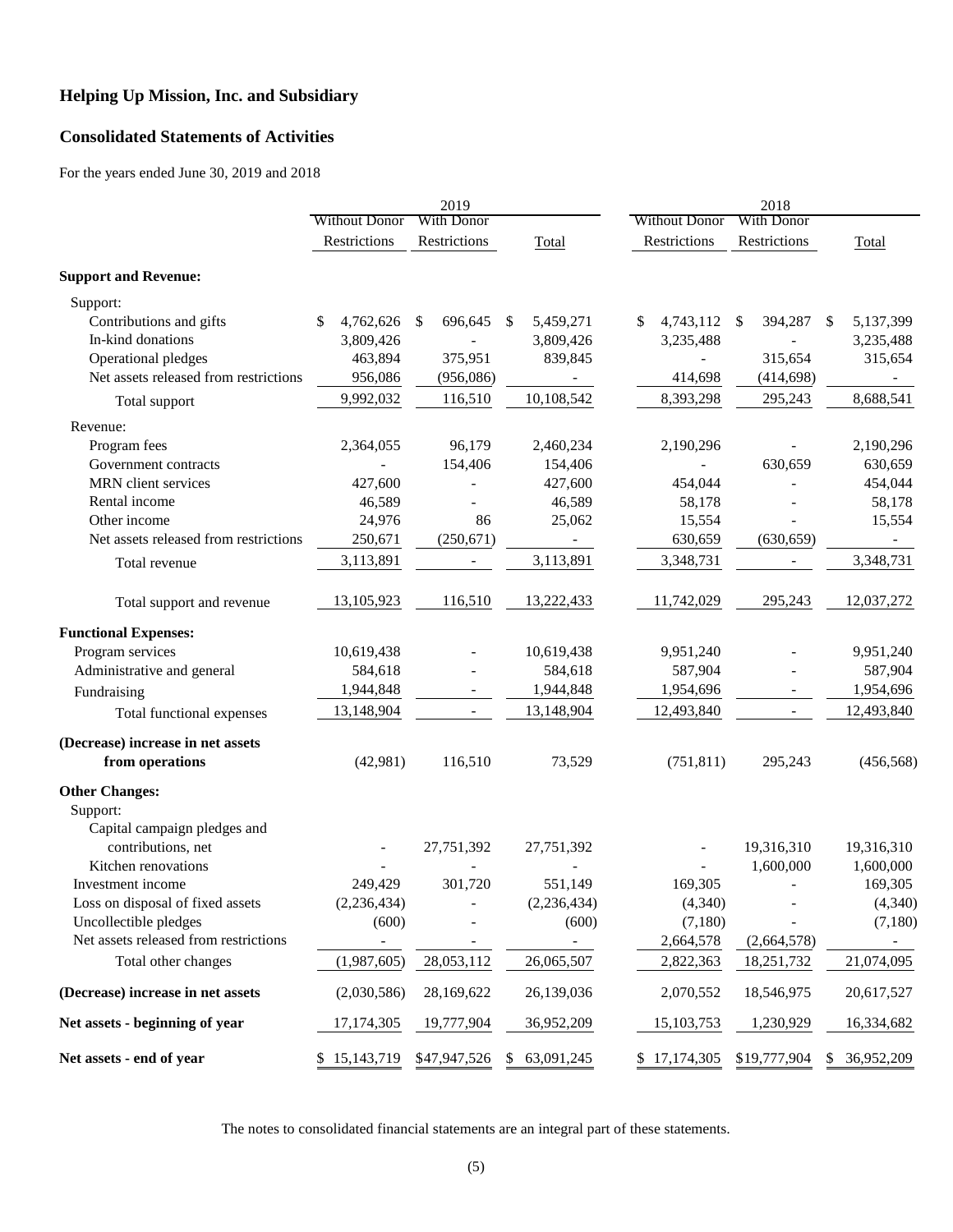### **Consolidated Statements of Cash Flows**

| For the years ended June 30,                                     |    | 2019         | 2018            |
|------------------------------------------------------------------|----|--------------|-----------------|
| Cash flows from operating activities:                            |    |              |                 |
| Increase in net assets                                           | \$ | 26,139,036   | \$20,617,527    |
| Adjustments to reconcile increase in net assets to               |    |              |                 |
| net cash provided by operating activities:                       |    |              |                 |
| Amortization of debt issuance costs included in interest expense |    | 3,543        | 4,953           |
| Depreciation                                                     |    | 789,402      | 723,710         |
| Donated securities                                               |    | (409, 755)   | (280, 358)      |
| Realized gain on sale of investments                             |    | (62,005)     | (259, 333)      |
| Unrealized loss (gain) on investments                            |    | (33,299)     | 262,439         |
| Loss on disposal of property and equipment                       |    | 2,236,434    | 4,340           |
| New capital campaign pledges and capital campaign                |    |              |                 |
| contributions, net                                               |    | (28,590,637) | (19, 243, 556)  |
| Changes in operating assets and liabilities:                     |    |              |                 |
| (Increase) Decrease in:                                          |    |              |                 |
| Accounts receivable                                              |    | (142,350)    | (107, 118)      |
| Contributions receivable                                         |    | (172,930)    | 200,000         |
| Prepaid expenses                                                 |    | (9,674)      | 9,629           |
| Deposits                                                         |    | (100)        |                 |
| (Decrease) increase in:                                          |    |              |                 |
| Accounts payable                                                 |    | 37,341       | 262,573         |
| Accrued expenses                                                 |    | 35,304       | 38,774          |
| Lease liabilities                                                |    | 132,962      | (6, 135)        |
| Net cash (used in) provided by operating activities              |    | (46, 728)    | 2,227,445       |
| <b>Cash flows from investing activities:</b>                     |    |              |                 |
| Purchase of investments                                          |    | (173, 830)   | (1,478,891)     |
| Proceeds from sale of investments                                |    | 1,489,311    | 2,115,315       |
| Cash paid for purchase of property and equipment                 |    | (2,557,520)  | (2,668,636)     |
| Proceeds from sale of property and equipment                     |    | 12,339       |                 |
| Net cash used in investing activities                            |    | (1,229,700)  | (2,032,212)     |
| <b>Cash flows from financing activities:</b>                     |    |              |                 |
| Payments received on capital campaign pledges and                |    |              |                 |
| capital campaign contributions                                   |    | 26,261,808   | 5,454,832       |
| Cash paid for loan acquisition costs                             |    |              | (17,752)        |
| Repayments - long-term debt                                      |    | (999, 598)   | (93, 970)       |
| Payments on annuities payable                                    |    | (4,660)      | (4, 477)        |
| Net cash provided by financing activities                        |    | 25,257,550   | 5,338,633       |
| Net increase in cash, cash equivalents and restricted cash       |    | 23,981,122   | 5,533,866       |
| Cash, cash equivalents and restricted cash, beginning of year    |    | 6,226,219    | 692,353         |
| Cash, cash equivalents and restricted cash, end of year          | S. | 30, 207, 341 | \$<br>6,226,219 |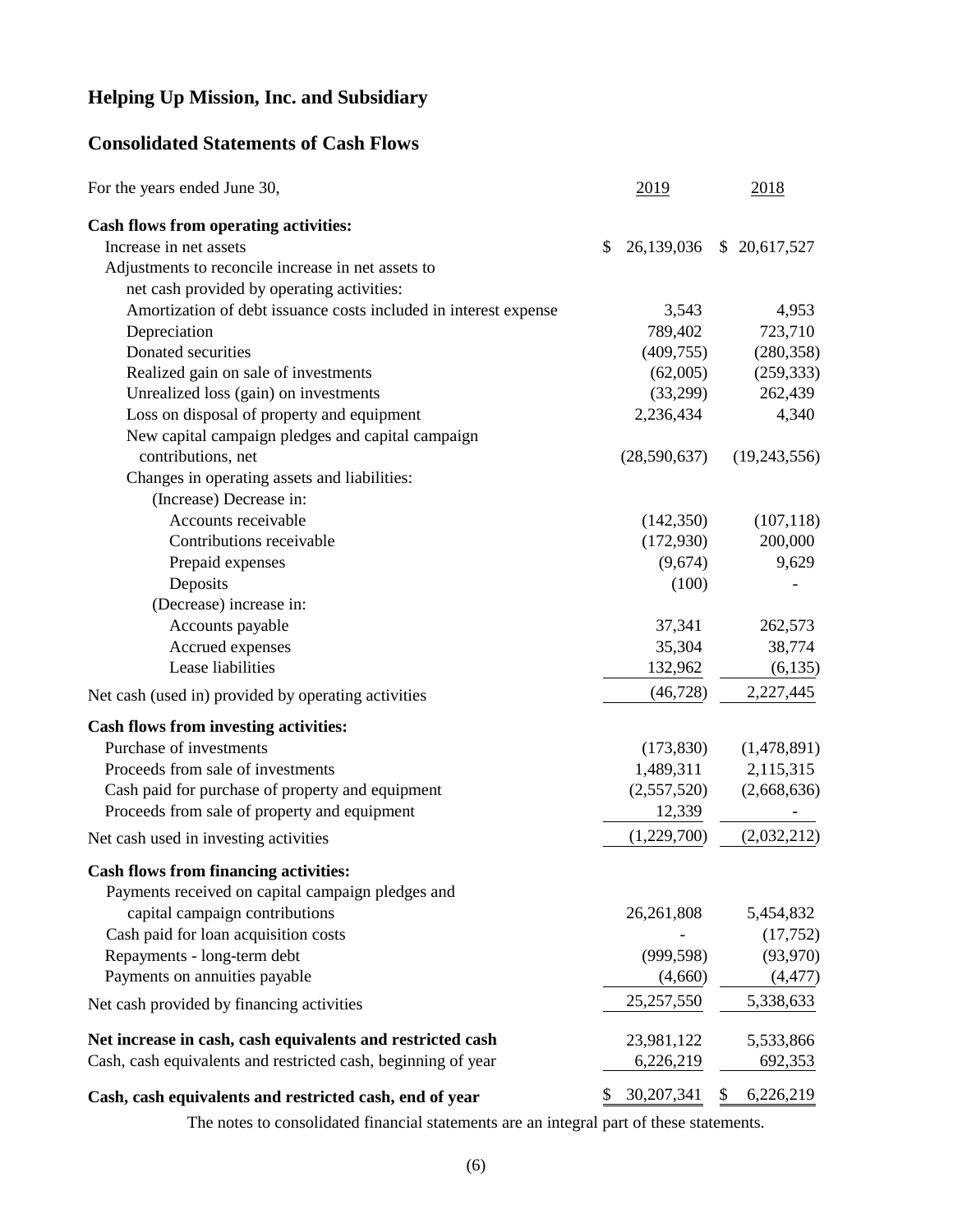### **Consolidated Statements of Functional Expenses**

For the year ended June 30, 2019 (with comparative totals for 2018)

|                                            | Program          | Administrative |                                 |                        | Total        |
|--------------------------------------------|------------------|----------------|---------------------------------|------------------------|--------------|
|                                            | Services         | and General    | Fundraising                     | 2019                   | 2018         |
|                                            |                  |                |                                 |                        |              |
| Annuity interest                           | \$               | \$             | 1,690<br>$\mathcal{S}$          | $\mathcal{S}$<br>1,690 | \$<br>1,872  |
| <b>Bank</b> fees                           | 233              | 42,751         |                                 | 42,984                 | 43,887       |
| Banquet                                    | 130,709          |                |                                 | 130,709                | 142,694      |
| Camps                                      | 86,027           |                |                                 | 86,027                 | 80,570       |
| Conference, seminars and meetings          | 12,601           | 19,713         | 15,372                          | 47,686                 | 46,551       |
| Cultivation and acquisition                |                  |                | 3,362<br>1,053,764              | 1,057,126              | 1,041,145    |
| Depreciation                               | 779,310          |                | 5,046<br>5,046                  | 789,402                | 723,710      |
| Equipment lease and maintenance            | 79,437           | 12,543         | 14,850                          | 106,830                | 95,999       |
| Kitchen                                    | 558,909          |                | 579<br>923                      | 560,411                | 727,774      |
| Housekeeping                               | 84,027           |                | $\overline{a}$                  | 84,027                 | 76,540       |
| Insurance                                  | 97,389           | 42,197         |                                 | 139,586                | 129,581      |
| Interest                                   | 133,115          |                | 191<br>$\overline{\phantom{a}}$ | 133,306                | 137,207      |
| Memberships and subscriptions              | 6,513            | 10,853         | 5,111                           | 22,477                 | 21,502       |
| MRN assistance to individuals              | 186,540          |                | $\overline{\phantom{a}}$        | 186,540                | 195,001      |
| Newsletter expenses                        | 118,357          |                |                                 | 118,357                | 120,676      |
| Printing, postage and shipping             | 4,464            |                | 5,388<br>649                    | 10,501                 | 5,962        |
| Professional and contractual services      | 172,181          | 75,318         | 119,180                         | 366,679                | 432,760      |
| Public awareness                           | 1,689            |                | 63,584                          | 65,273                 | 72,502       |
| Occupancy cost                             | 169,306          |                | 5,327                           | 174,633                | 170,279      |
| Repairs and maintenance - building         | 214,558          |                | 1,578<br>85                     | 216,221                | 289,807      |
| Residents' assistance                      | 253,090          |                | $\overline{a}$                  | 253,090                | 227,614      |
| Salaries and related expenses              | 3,104,012        | 336,985        | 631,488                         | 4,072,485              | 3,804,226    |
| Special events                             |                  |                | 3,434<br>14,226                 | 17,660                 | 32,685       |
| Supplies                                   | 21,777           |                | 5,919<br>3,009                  | 30,705                 | 42,897       |
| Telephone and communication                | 46,923           |                | 7,305<br>7,553                  | 61,781                 | 54,307       |
| Travel and entertainment                   | 8,371            |                | 6,025<br>3,500                  | 17,896                 | 26,061       |
| <b>Utilities</b>                           | 478,193          |                | 2,391<br>2,391                  | 482,975                | 467,679      |
| Vehicles                                   | 62,281           |                | 41<br>99                        | 62,421                 | 46,864       |
| Subtotal                                   | 6,810,012        | 584,618        | 1,944,848                       | 9,339,478              | 9,258,352    |
| Non-cash distributions:                    |                  |                |                                 |                        |              |
| Donated merchandise distribution           | 1,735,998        |                |                                 | 1,735,998              | 1,322,183    |
| Donated professional services distribution | 953,748          |                |                                 | 953,748                | 940,198      |
| Donated food distribution                  | 1,119,680        |                |                                 | 1,119,680              | 973,107      |
| Subtotal - Non-cash distributions          | 3,809,426        |                | $\overline{\phantom{0}}$        | 3,809,426              | 3,235,488    |
| Total functional expenses                  | 10,619,438<br>\$ | 584,618<br>\$  | \$1,944,848                     | \$13,148,904           | \$12,493,840 |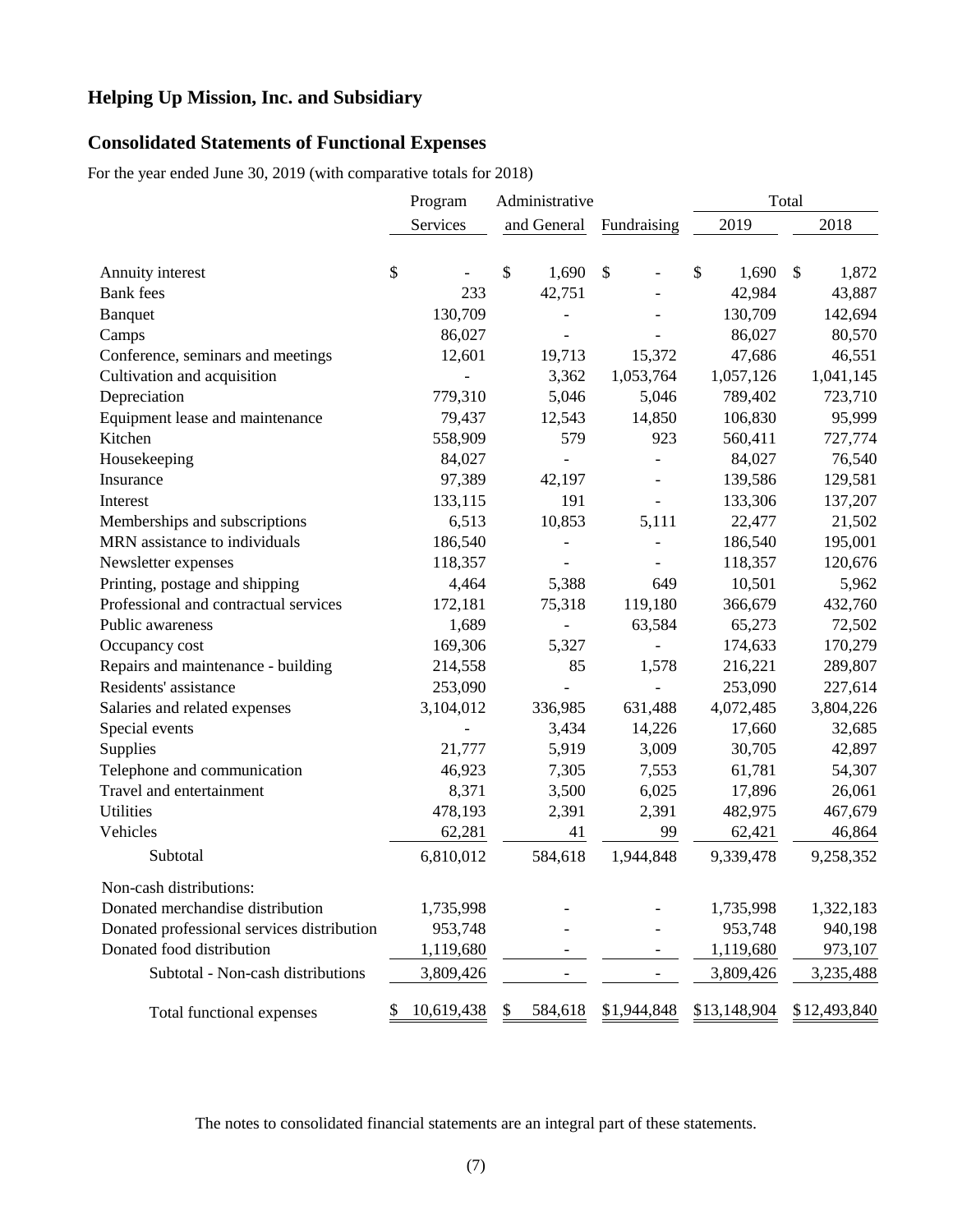### **Consolidated Statements of Functional Expenses**

For the year ended June 30, 2018

|                                            | Program         | Administrative |                 |                 |
|--------------------------------------------|-----------------|----------------|-----------------|-----------------|
|                                            | Services        | and General    | Fundraising     | 2018            |
|                                            |                 |                |                 |                 |
| Annuity interest                           | \$              | \$<br>1,872    | \$              | \$<br>1,872     |
| Bank and investment fees                   | 330             | 43,557         |                 | 43,887          |
| <b>Banquet</b>                             | 134,499         |                | 8,195           | 142,694         |
| Camps                                      | 80,570          |                |                 | 80,570          |
| Conference, seminars and meetings          | 14,301          | 17,656         | 14,594          | 46,551          |
| Cultivation and acquisition                | 9,072           | 16,330         | 1,015,743       | 1,041,145       |
| Depreciation                               | 715,390         | 4,160          | 4,160           | 723,710         |
| Equipment lease and maintenance            | 65,707          | 11,349         | 18,943          | 95,999          |
| Kitchen                                    | 723,624         | 471            | 3,679           | 727,774         |
| Housekeeping                               | 76,540          | $\overline{a}$ |                 | 76,540          |
| Insurance                                  | 90,922          | 38,659         |                 | 129,581         |
| Interest                                   | 131,868         | 5,339          |                 | 137,207         |
| Memberships and subscriptions              | 7,274           | 10,391         | 3,837           | 21,502          |
| MRN assistance to individuals              | 195,001         |                |                 | 195,001         |
| Newsletter expenses                        | 120,676         |                |                 | 120,676         |
| Printing, postage and shipping             | 2,381           | 1,355          | 2,226           | 5,962           |
| Professional and contractual services      | 141,862         | 102,456        | 188,442         | 432,760         |
| Public awareness                           |                 |                | 72,502          | 72,502          |
| Occupancy cost                             | 170,279         |                |                 | 170,279         |
| Repairs and maintenance - building         | 289,698         | 27             | 82              | 289,807         |
| Residents' assistance                      | 227,614         |                |                 | 227,614         |
| Salaries and related expenses              | 2,926,696       | 311,688        | 565,842         | 3,804,226       |
| Special events                             | 2,540           | 933            | 29,212          | 32,685          |
| Supplies                                   | 31,729          | 6,159          | 5,009           | 42,897          |
| Telephone and communication                | 40,444          | 6,837          | 7,026           | 54,307          |
| Travel and entertainment                   | 6,604           | 6,459          | 12,998          | 26,061          |
| <b>Utilities</b>                           | 463,267         | 2,206          | 2,206           | 467,679         |
| Vehicles                                   | 46,864          |                |                 | 46,864          |
| Subtotal                                   | 6,715,752       | 587,904        | 1,954,696       | 9,258,352       |
| Non-cash distributions:                    |                 |                |                 |                 |
| Donated merchandise distribution           | 1,322,183       |                |                 | 1,322,183       |
| Donated professional services distribution | 940,198         |                |                 | 940,198         |
| Donated food distribution                  | 973,107         |                |                 | 973,107         |
| Subtotal - Non-cash distributions          | 3,235,488       |                |                 | 3,235,488       |
| Total functional expenses                  | \$<br>9,951,240 | \$<br>587,904  | 1,954,696<br>\$ | 12,493,840<br>S |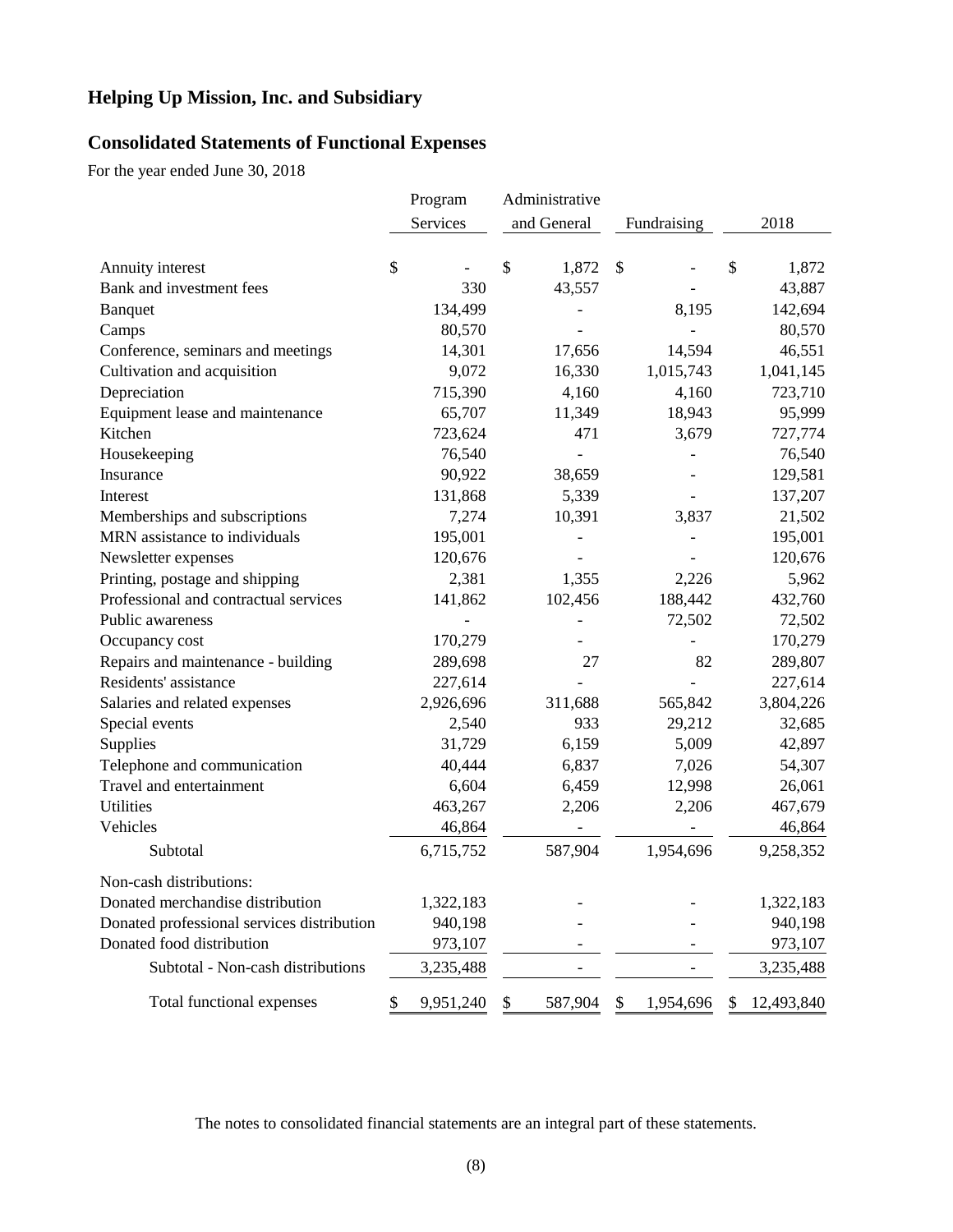### **Notes to Consolidated Financial Statements**

For the years ended June 30, 2019 and 2018

### **1. Nature of Operations**

Helping Up Mission, Inc. is a non-profit organization whose purpose is to educate and engage the public in providing help for those experiencing homelessness, poverty or addiction through programs designed to meet unique physical, psychological, social and spiritual needs. The Organization operates primarily on funds received from the general public and program fees.

House of Freedom, Inc. is a non-profit organization whose purpose is to continue the work of Helping Up Mission, Inc. by providing transitional housing, supportive services, and other assistance to those who do not have permanent housing and are victims of substance abuse or the ill-effects of society in general in order to prepare them to become responsible and useful members of the community and society. The Organization operates primarily on funds received from the general public and program fees.

### **2. Summary of Significant Accounting Policies**

#### **Principles of Consolidation**

The consolidated financial statements of Helping Up Mission, Inc. and Subsidiary include the accounts of Helping Up Mission, Inc. and House of Freedom, Inc., hereinafter collectively referred to as "the Organizations". Helping Up Mission, Inc. and House of Freedom, Inc. are governed by the same Board of Directors. All material inter-organization transactions and balances have been eliminated in consolidation.

#### **Basis of Accounting**

The consolidated financial statements of the Organizations have been prepared on the accrual basis of accounting in conformity with accounting principles generally accepted in the United States of America (GAAP). As such, revenue is recorded when earned and expenses are recorded when an obligation is incurred.

#### **Cash, Cash Equivalents and Restricted Cash**

The Organizations consider all short-term investments with an original maturity of three months or less to be a cash equivalent. Restricted cash represents cash received with donor-imposed restrictions that limits the use of that cash to the payment of costs of constructing a new building used in future operations to support a women's and children's program.

The Organizations, at times throughout the year, have (or may have had) funds on deposit with a financial institution in excess of federally insured amounts. The Organizations have not experienced any losses on cash accounts and management believes they are not exposed to significant credit risk on cash. Total cash and cash equivalents that were not covered by Federal Deposit Insurance Corporation insurance at June 30, 2019 and 2018 was \$29,896,333 and \$5,864,288, respectively.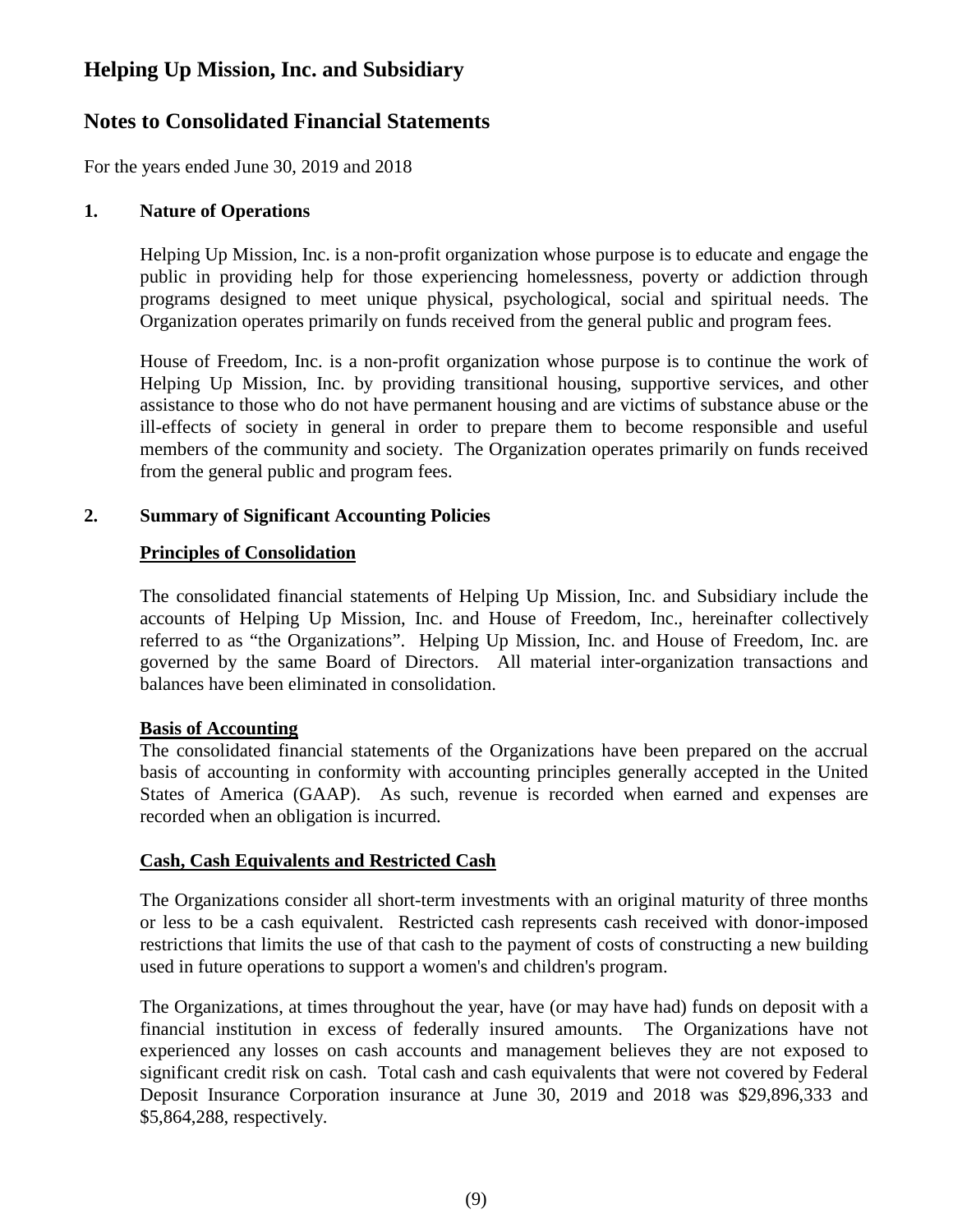### **Notes to Consolidated Financial Statements**

For the years ended June 30, 2019 and 2018

### **2. Summary of Significant Accounting Policies** (continued)

### **Accounts Receivable, Credit Policies and Allowance for Doubtful Accounts**

Accounts receivable are uncollateralized obligations due for program fees related to overnight boarding and transportation services provided to various partner organizations and other amounts billed for services provided to individuals under various programs. Payment is required within 30 days from the invoice date. Follow-up correspondence is made if unpaid accounts receivable go beyond 60 days. Statements for unpaid balances are not generated and delinquency fees are not assessed. Payments of accounts receivable are applied to the specific invoices identified on the remittance advice or, if unspecified, are applied to the oldest unpaid invoices.

Accounts receivable are stated at the amount management expects to collect from outstanding balances. The carrying amount of accounts receivable is reduced by an allowance for doubtful accounts that reflects management's best estimate of the amounts that may not be collected. Management individually reviews all accounts receivable balances that exceed the due date and based on an assessment of current creditworthiness, estimates the portion, if any, of the balance that may not be collected. Management provides for probable uncollectible amounts through a charge to earnings and a credit to the allowance for doubtful accounts. Balances that are still outstanding after management has used reasonable collection efforts are written off through a charge to the allowance for doubtful accounts and a credit to accounts receivable. Accounts receivable are deemed fully collectible at June 30, 2019 and 2018, and therefore, the Organizations have not established an allowance for doubtful accounts. There was no bad debt expense related to accounts receivable for the years ended June 30, 2019 and 2018.

### **Contributions Receivable**

Contributions receivable represents unconditional promises to give to be collected within the next year and are recorded in the year the promise is made. Contributions receivable are considered fully collectible at June 30, 2019 and 2018 and accordingly, no allowance for doubtful accounts is required.

### **Property and Equipment and Depreciation**

Property and equipment are stated at cost if purchased, or fair market value if obtained through donation. The Organizations capitalize expenditures greater than or equal to \$2,500 that qualify as property and equipment. Depreciation is provided using the straight-line method over the estimated useful lives of the assets as follows:

| Buildings and improvements | 7 - 40 years   |
|----------------------------|----------------|
| Furniture and equipment    | $3 - 10$ years |
| Vehicles                   | $3 - 10$ years |

Depreciation expense was \$789,402 and \$723,710 for the years ended June 30, 2019 and 2018, respectively.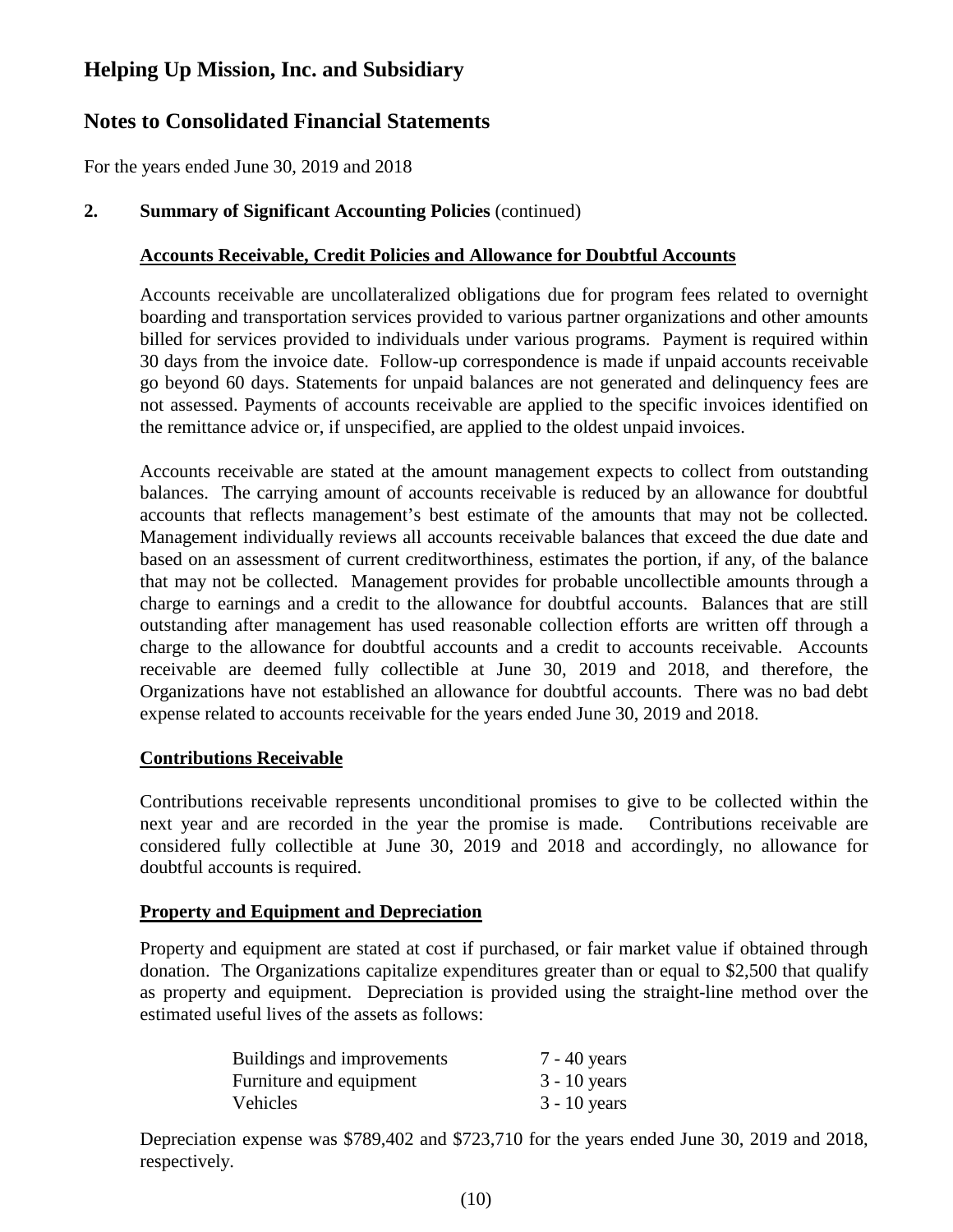### **Notes to Consolidated Financial Statements**

For the years ended June 30, 2019 and 2018

### **2. Summary of Significant Accounting Policies** (continued)

### **Investments**

Investment securities are carried at fair value based on quoted market prices. The change in net unrealized appreciation (depreciation) of marketable securities for the year is reflected in the Statements of Activities in "investment income." Realized gains and losses on sales of investments are computed on an average cost basis and are recorded on the trade date of the transaction and are also included in "investment income." Investment expenses, such as custodial, commission, and investment advisory fees, are netted against investment income in the Statements of Activities.

### **Financial Risk**

The Organizations invest in a portfolio that contains mutual funds and common stocks. Such investments are exposed to various risks such as interest rate, market and credit. Due to the level of risk associated with such investments and the level of uncertainty related to changes in the value of such investments, it is at least reasonably possible that changes in risks in the near term would materially affect investment balances and the amounts reported in the financial statements.

### **Fair Value Measurements**

The Organizations have characterized its investments and other assets based on the priority of inputs using the three-level fair value hierarchy in accordance with the provisions under generally accepted accounting principles. The fair value hierarchy gives the highest priority to quoted prices in active markets for identical assets or liabilities (Level 1), and the lowest priority to unobservable inputs (Level 3). If the inputs used to measure the investments fall within different levels of the hierarchy, the categorization is based on the lowest level input that is significant to the fair value measurement of the investments. Investments and other assets recorded in the financial statements are categorized based on the inputs to valuation techniques as follows:

Level 1 - These are assets where values are based on unadjusted quoted prices for identical assets in the active market the Organizations have the ability to access. All mutual funds and common stocks held by the Organizations are considered to be level 1.

Level 2 - These are assets where values are based upon quoted prices in markets that are not active or model inputs that are observable either directly or indirectly for substantially the full term of the investments. The Organizations currently have no level 2 assets.

Level 3 - These are assets where values are based on prices or valuation techniques that require inputs that are both unobservable and significant to the overall fair value measurement. These inputs reflect assumptions of management about assumptions market participants would use in pricing the investments. Capital campaign pledges receivable and operational pledges receivable are considered to be level 3.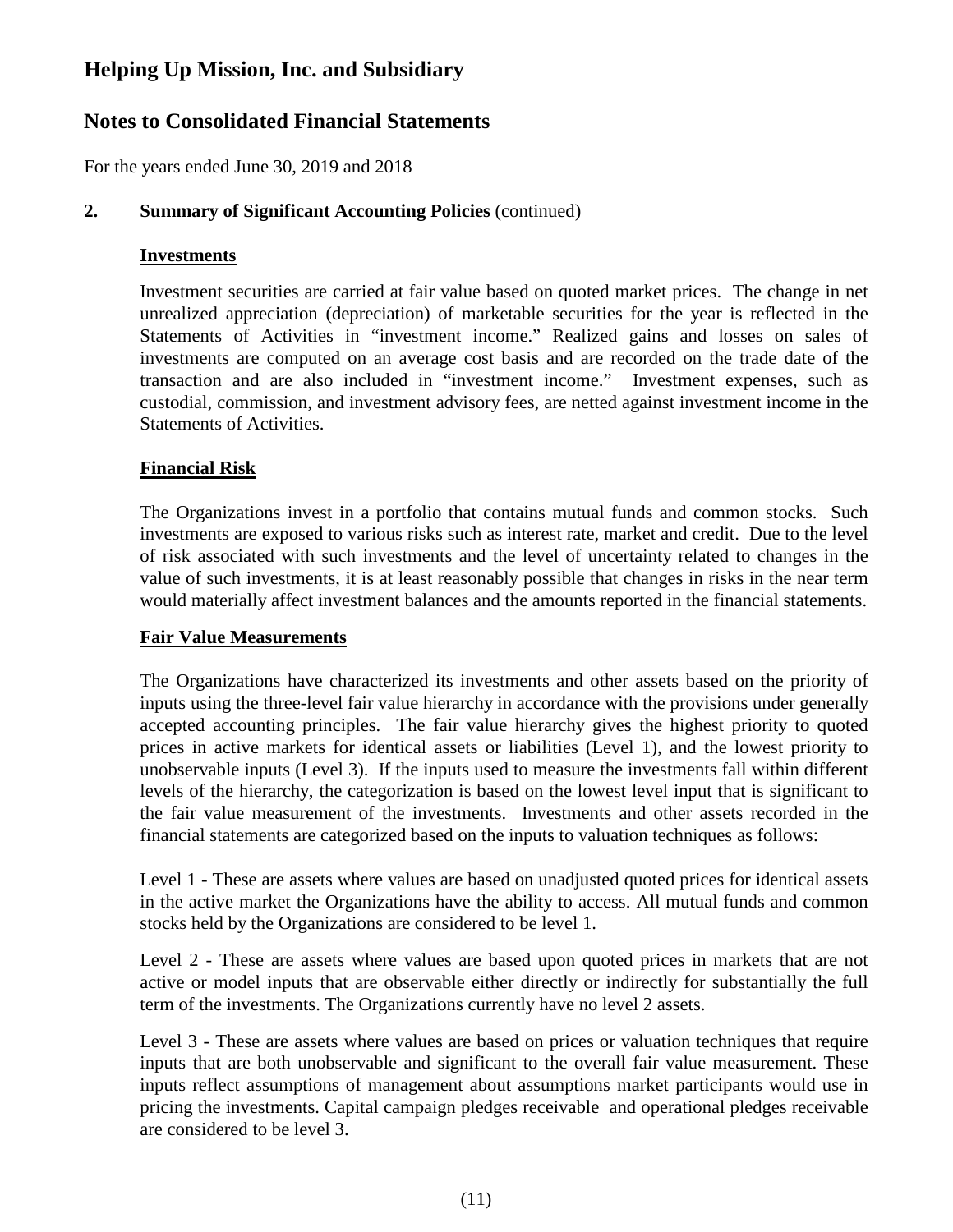### **Notes to Consolidated Financial Statements**

For the years ended June 30, 2019 and 2018

### **2. Summary of Significant Accounting Policies** (continued)

### **Fair Value Measurements** (continued)

Estimated fair value amounts have been determined using available market information and the valuation methodologies described below. However, considerable judgment is required in interpreting market data to develop estimates of fair value. Accordingly, the estimates presented herein may not be indicative of the amounts the Organizations could realize in a current market. The use of different market assumptions or valuation methodologies may have a material effect on the estimated fair value amounts.

The carrying amounts of current receivables and payables approximate fair value due to the short-term nature of these assets.

### **Deferred Lease Liabilities**

The Organizations recognize rental expense for leases with scheduled rent increases on the straight-line basis over the life of the lease. On certain leases, the Organizations receive improvement allowances to partially offset the cost of the build-out of the new space. These improvement allowances are amortized through rental income over the life of the lease.

### **Basis of Presentation**

The Organizations are required to report information regarding their financial position and activities according to two classes of net assets: net assets without donor restrictions and net assets with donor restrictions.

*Net assets without donor restrictions* – Net assets without donor restrictions are the net assets that are neither permanently restricted nor temporarily restricted by donor-imposed stipulations. Net assets without donor restrictions are available for use at the discretion of the Board of Trustees and/or management for general operating purposes (Note 12).

*Net assets with donor restrictions* – Net assets with donor restrictions consist of assets whose use is limited by donor-imposed, time and/or purpose restrictions. The Organizations report contributions and grants as revenue with donor restrictions if they are received with donor stipulations that limit the use of the assets. When a donor restriction expires, that is, when a stipulated time restriction ends or purpose restriction is accomplished, the net assets are reclassified as net assets without donor restrictions and reported in the Statements of Activities as net assets released from restrictions. The Organization had net assets with donor restrictions totaling \$47,947,526 and \$19,777,904 at June 30, 2019 and 2018, respectively (Note 13).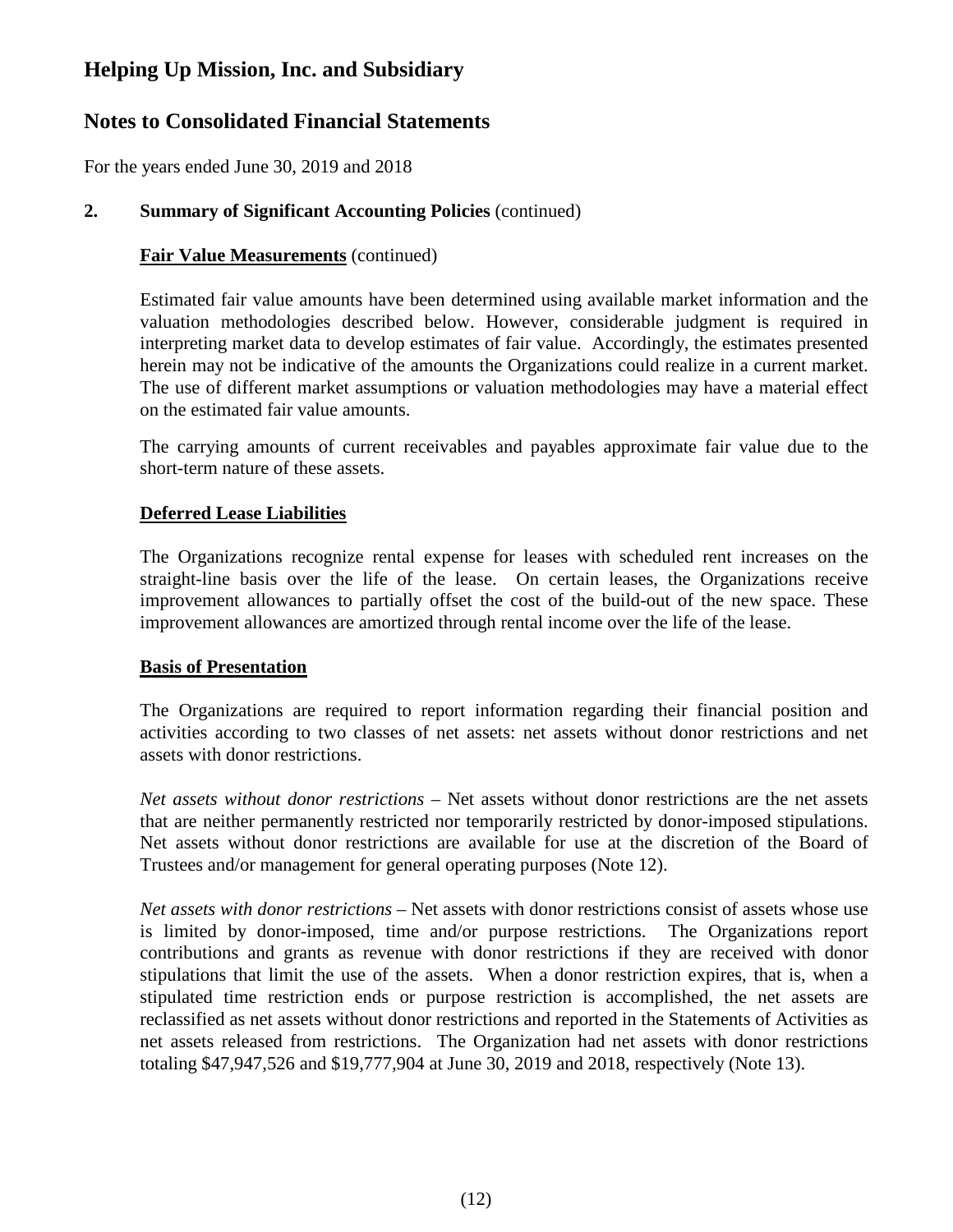## **Notes to Consolidated Financial Statements**

For the years ended June 30, 2019 and 2018

### **2. Summary of Significant Accounting Policies** (continued)

### **Contributions, Pledges and Grants**

The Organizations recognize contributions, pledges and grants received and made, including unconditional promises to give, as revenue in the period received or made. Contributions received are reported as either revenues without donor restrictions or revenue with donor restrictions. Contributions with donor restrictions that are used for the purpose specified by the donor in the same year as the contribution is received are recognized as revenues with donor restrictions and reclassified as net assets released from restrictions in the same year. Promises to give that stipulate conditions to be met before the contribution is made are not recorded until the conditions are met. There were no conditional promises to give for the years ended June 30, 2019 and 2018.

### **Donated Materials and Services**

In-kind donations consist of donated food, supplies, merchandise and professional services. Members of the Board of Directors and others have made significant contributions of their time and talents in development of the programs and fundraising operations of the Organizations. These services include medical care, counseling, education, legal and income tax preparation. These donations are recorded at their estimated fair value at the date of receipt. Donated food and merchandise distributions and professional service distribution equal the value of the donations. These expenses are recorded at the date of receipt due to the rapid turnover of donated items.

### **Income Taxes**

The Organizations are exempt from federal income taxes under Section 501(c) (3) of the Internal Revenue Code. Accordingly, no provision for income taxes is reflected in these financial statements.

The Organizations account for income tax provisions in accordance with Financial Accounting Standards Board Accounting Standards Concept Topic 740-10, *Accounting for Uncertainty in Income Taxes*, which creates a single model to address uncertainty in tax positions and clarifies the accounting for income taxes by prescribing the minimum recognition threshold a tax position is required to meet before being recognized in the financial statements. The Organizations believe that its income tax filing positions and deductions will be sustained upon examination and, accordingly, have not recorded any reserves, or related accruals for interest and penalties, at June 30, 2019 and 2018 for uncertain income tax positions. The Organizations continually evaluate expiring statutes of limitations, audits, proposed settlements, changes in tax law, and new authoritative rulings. The Organizations have adopted a policy under which, if required to be recognized in the future, will classify interest related to the underpayment of income taxes as a component of interest expense, and will classify any related penalties in administrative and general expenses in the Consolidated Statements of Functional Expenses and Consolidated Statements of Activities. With few exceptions, the Organizations are no longer subject to U.S. federal, state and local income tax examinations by tax authorities for years ending before June 30, 2016.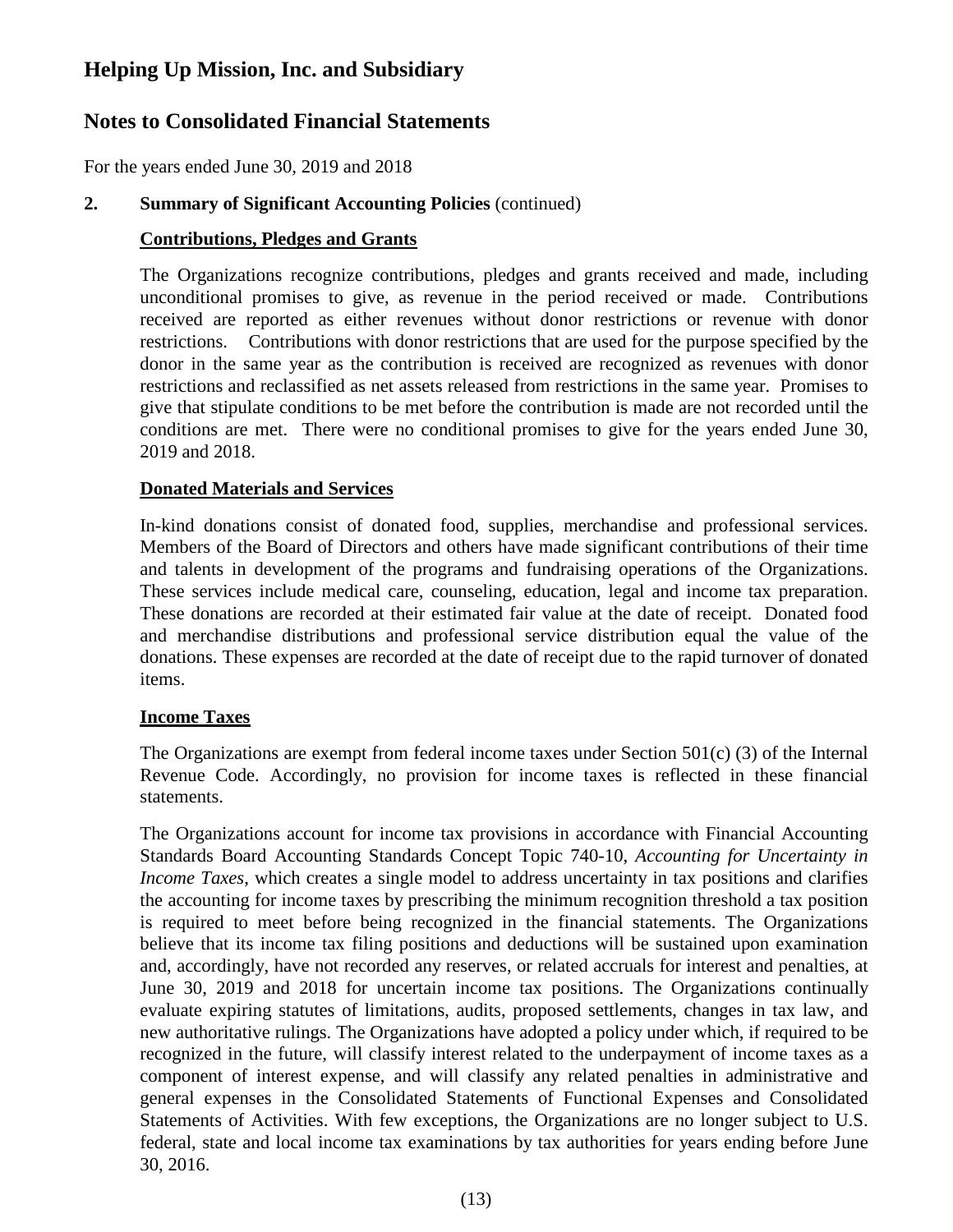### **Notes to Consolidated Financial Statements**

For the years ended June 30, 2019 and 2018

### **2. Summary of Significant Accounting Policies** (continued)

### **Advertising**

The Organizations expense advertising costs the first time the advertising takes place. The amounts charged to advertising expense totaled \$49,658 and \$55,792 for the years ended June 30, 2019 and 2018, respectively. Advertising expense is included in "public awareness" in the Consolidated Statements of Functional Expenses.

### **Functional Allocation of Expenses**

The Statements of Functional Expenses present expenses by function and natural classification. The functional classification of expenses includes the following:

### *Program activities*

Program activities are direct and indirect costs related to providing the Organizations programs and services. These expenses relate directly to the purpose for which the Organizations exist.

### *General and Administrative*

The supporting service category includes general and administrative costs necessary to secure proper administrative function of the governing board, maintain an adequate working environment, and manage the financial responsibilities of the Organizations.

### *Fundraising*

The supporting service category also includes expenditures which provide the structure necessary to encourage and secure outside financial support for the Organization's operations and special projects.

Expenses are charged to each functional classification based on direct expenditures incurred. Indirect expenses are allocated to the various programs and supporting services based on an allocation formula and in accordance with the various grant agreements. Certain costs have been allocated between program and supporting services based on the proportion of program-related salaries and benefits to total salaries and benefits.

### **Use of Estimates**

The preparation of consolidated financial statements in conformity with accounting principles generally accepted in the United States of America requires management to make estimates and assumptions that affect the reported amounts of assets and liabilities and disclosure of contingent assets and liabilities at the date of the consolidated financial statements and the reported amounts of revenues and expenses during the reporting period. Actual results could differ from those estimates.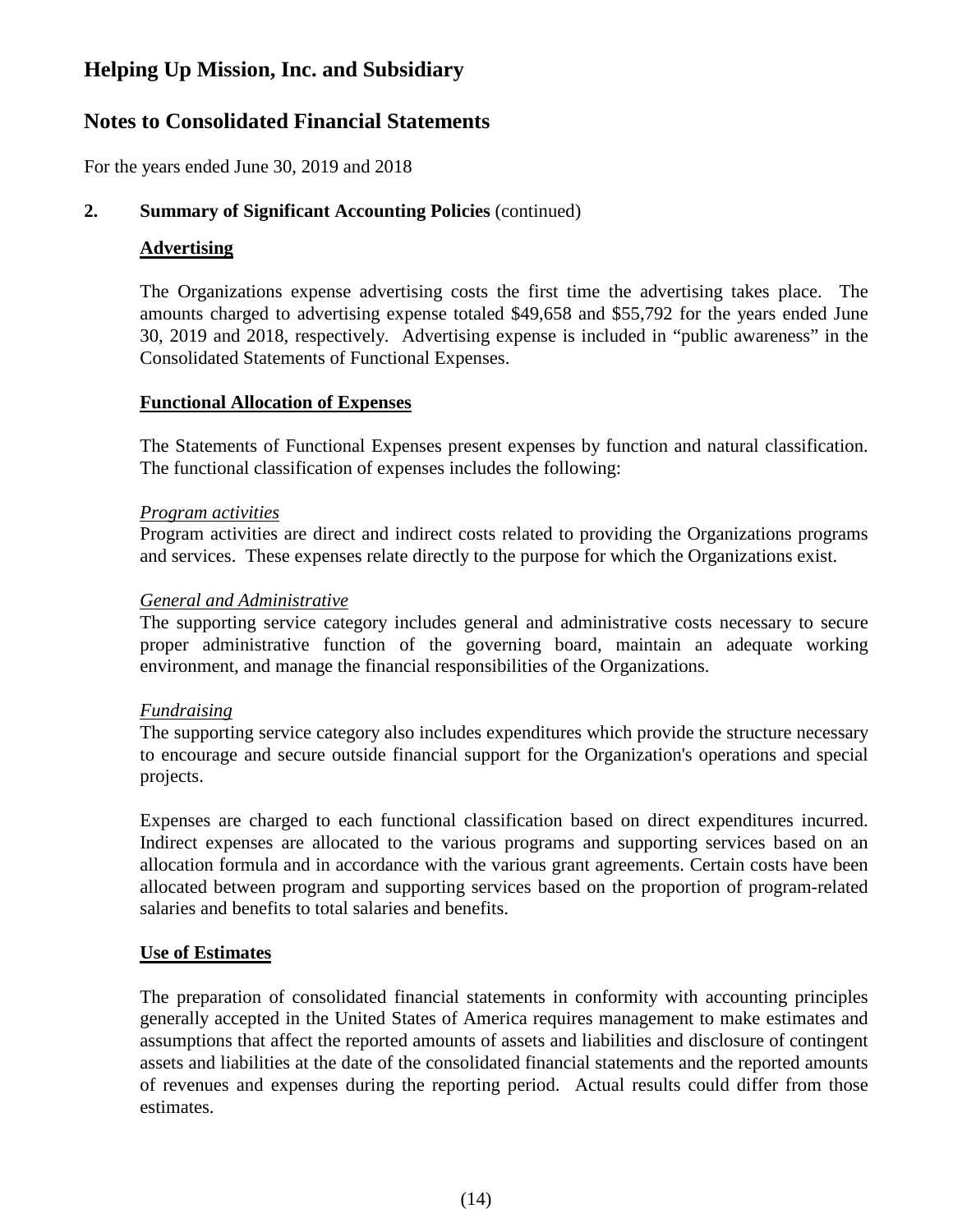### **Notes to Consolidated Financial Statements**

For the years ended June 30, 2019 and 2018

### **2. Summary of Significant Accounting Policies** (continued)

#### **Reclassifications**

Certain amounts from 2018 have been reclassified to conform to the 2019 presentation. These reclassifications had no change on previously reported net assets.

### **Accounting Pronouncement Adopted**

In August 2016, the FASB issued ASU 2016-14*, Not-for-Profit Entities (Topic* 958) - *Presentation of Financial Statements of Not-for-Profit Entities.* The Organizations implemented this ASU during the year ended June 30, 2019 and have adjusted the presentation of their financial statements accordingly, applying the changes retrospectively to the comparative period presented. The ASU amends the current reporting model for nonprofit organizations and enhances their required disclosures. The major changes include: 1) requiring the presentation of only two net asset classes now entitled "net assets with donor restrictions" and "net assets without donor restrictions," 2) modifying the presentation of underwater endowment funds and related disclosures, 3) requiring the use of the place in service approach to recognize the expirations of restrictions on gifts used to acquire or construct long-lived assets absent explicit donor stipulations otherwise, 4) requiring that all nonprofits present an analysis of expenses by function and nature in either the statement of activities, a separate statement, or in the notes and disclose a summary of the allocation methods used to allocate costs 5) requiring the disclosure of quantitative and qualitative information regarding liquidity and availability of resources, 6) presenting investment return net of external and direct internal investment expenses and, 7) modifying other financial statement reporting requirements and disclosures intended to increase the usefulness of nonprofit financial statements. Certain amounts from the prior year financial statements have been reclassified for comparative purposes to confirm with the presentation in the current-year financial statements.

### **3. Cash, Cash Equivalents and Restricted Cash**

During the year ended June 30, 2018, the Organizations implemented the requirements of *ASU 2016-18, Statement of Cash Flows: Restricted Cash*, which requires that restricted cash and cash equivalents be included in the total cash and cash equivalents at the beginning and end of the period for which changes are shown in the statement of cash flows. Cash, cash equivalents and restricted cash consist of the following at June 30:

| Cash and cash equivalents                                                   | 1,113,669<br>S. | <b>S</b> | 771,387   |
|-----------------------------------------------------------------------------|-----------------|----------|-----------|
| Restricted cash                                                             | 29,093,672      |          | 5,454,832 |
| Cash, cash equivalents, and restricted<br>cash shown on in the statement of |                 |          |           |
| cash flows                                                                  | \$30,207,341    |          | 6,226,219 |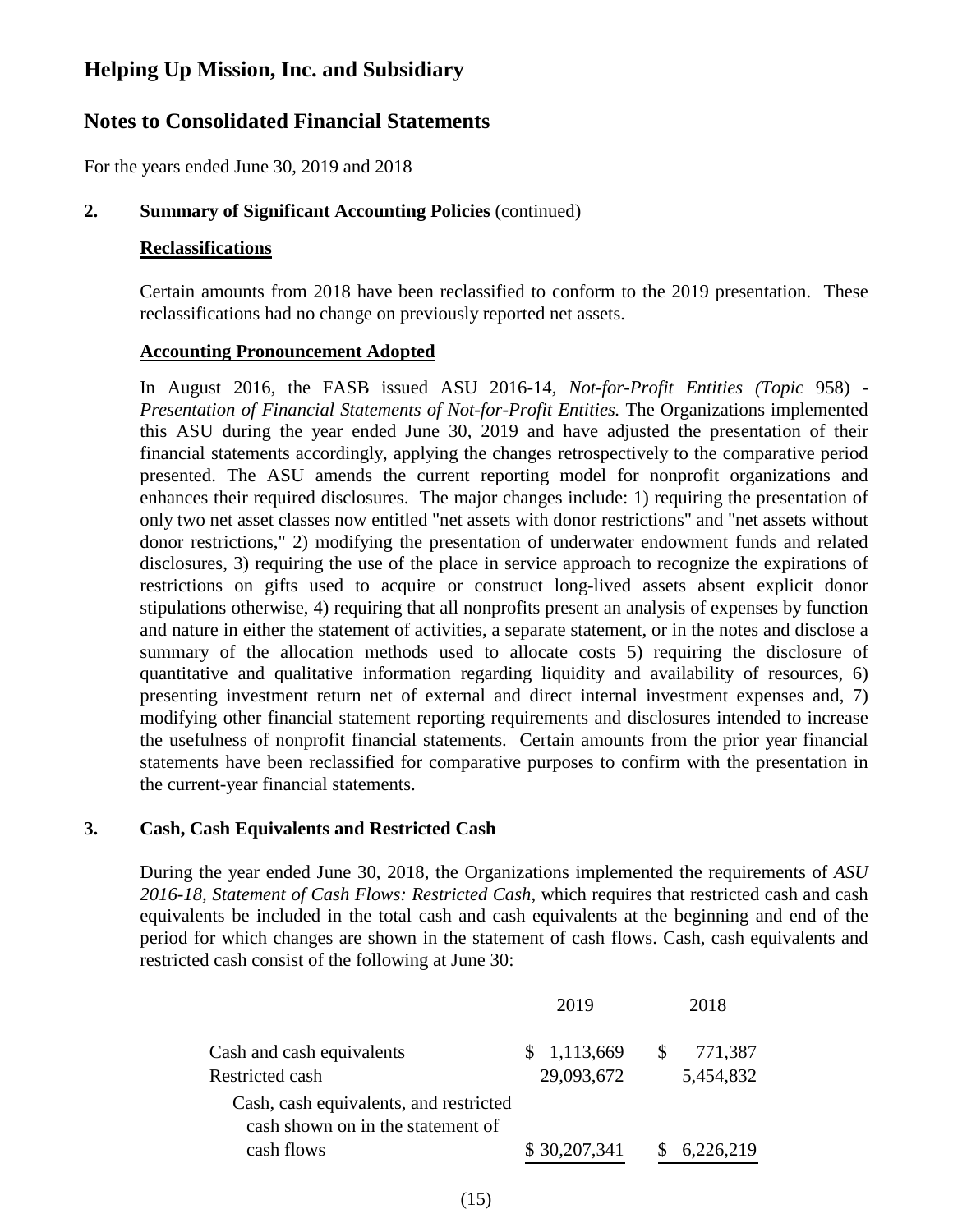### **Notes to Consolidated Financial Statements**

For the years ended June 30, 2019 and 2018

### **4. Capital Campaign Pledges Receivable**

Helping Up Mission, Inc. is conducting a capital campaign to raise funds to support the construction of a new building to be used in future operations to support a women's and children's program. The capital campaign pledges are payable over a one to five year period. The total amount expected to be received at June 30, 2019 and 2018 was recorded at the present value of the expected future cash flows discounted at 3.90% and 3.70%, respectively.

Capital campaign pledges receivable consist of the following at June 30:

|                                     | 2019                            | 2018      |
|-------------------------------------|---------------------------------|-----------|
| Capital campaign pledges receivable | $$16,191,155 \quad $14,355,098$ |           |
| Less: unamortized discount          | (1,019,101)                     | (882,028) |
| Total                               | $$15,172,054$ $$13,473,070$     |           |

The total of capital campaign pledges receivable is reflected in the Consolidated Statements of Financial Position as follows at June 30:

|                                                   | 2019            |    | 2018       |
|---------------------------------------------------|-----------------|----|------------|
| Capital campaign pledges receivables - current    | \$<br>6,580,510 | S  | 6,496,744  |
| Capital campaign pledges receivables - noncurrent | 8,591,544       |    | 6,976,326  |
|                                                   | 15,172,054      | S  | 13,473,070 |
| Amounts due in:                                   |                 |    |            |
| Less than one year                                | \$<br>6,836,821 | \$ | 6,737,123  |
| One to five years                                 | 9,354,334       |    | 7,617,975  |
| Total                                             | 16,191,155      |    | 14,355,098 |

Management evaluates the collectability of capital campaign pledges receivable based on payment patterns and continued correspondence with donors. During the years ended June 30, 2019 and 2018, capital campaign pledges totaling \$600 and \$7,180, respectively, were considered uncollectible by management. This amount was included under other changes as "uncollectible pledges" in the accompanying Consolidated Statements of Activities for the years ended June 30, 2019 and 2018, respectively.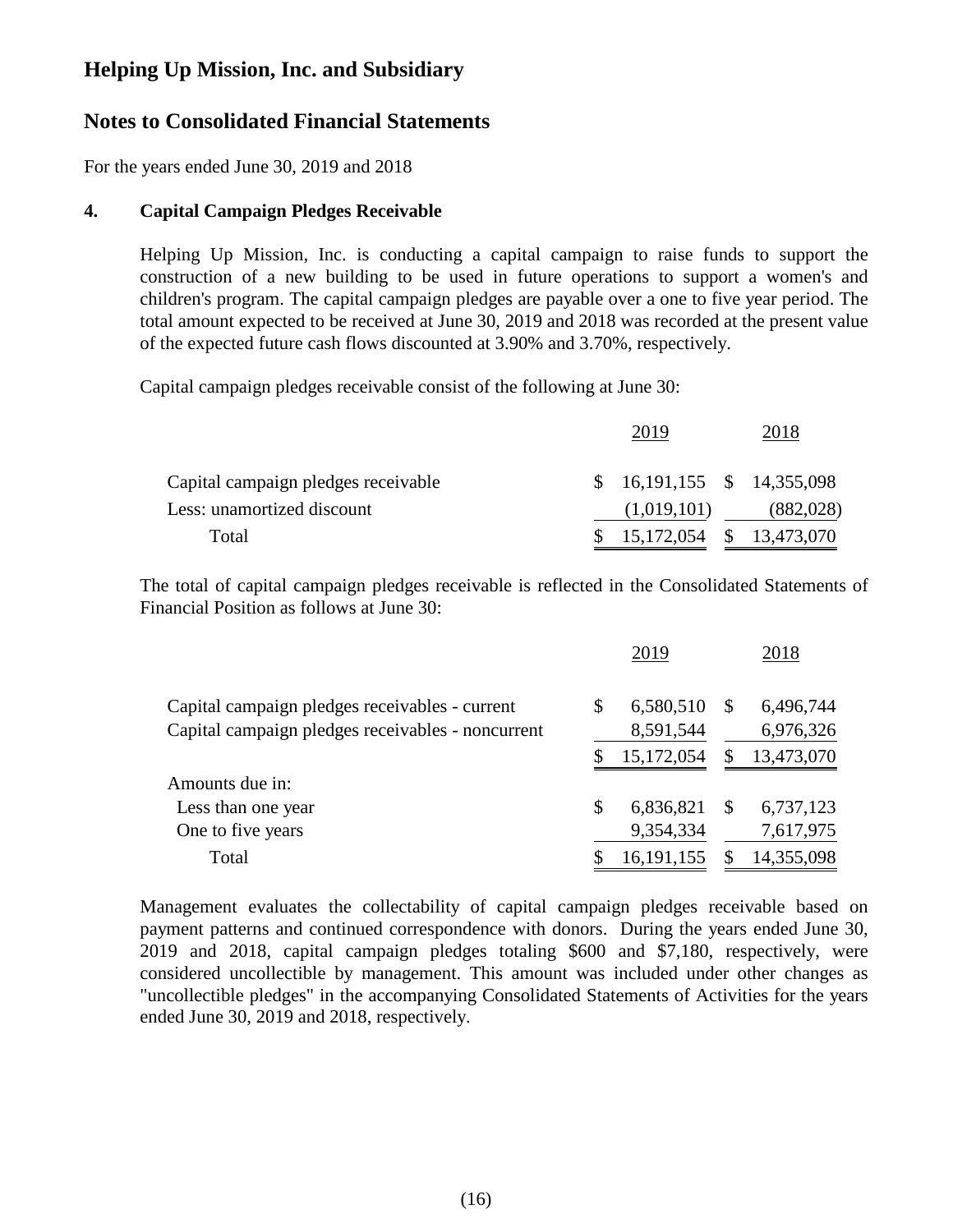### **Notes to Consolidated Financial Statements**

For the years ended June 30, 2019 and 2018

### **5. Operational Pledges Receivable**

From time to time, the Organizations receive pledges to support various operational activities. The operational pledges are payable over a one to five year period. The total amount expected to be received at June 30, 2019 and 2018 was recorded at the present value of the expected future cash flows discounted at 3.90% and 3.70%, respectively.

Operational pledges receivable consist of the following at June 30:

|                                | 2019           | 2018      |
|--------------------------------|----------------|-----------|
| Operational pledges receivable | $1,015,000$ \$ | 340,000   |
| Less: unamortized discount     | (69, 501)      | (24, 346) |
| Total                          | 945,499        | 315,654   |

The total of capital campaign pledges receivable is reflected in the Consolidated Statements of Financial Position as follows at June 30:

|                                              | 2019          |               | 2018    |
|----------------------------------------------|---------------|---------------|---------|
| Operational pledges receivables - current    | \$<br>421,582 | <sup>\$</sup> | 106,075 |
| Operational pledges receivables - noncurrent | 523,917       |               | 209,579 |
|                                              | 945,499       | \$            | 315,654 |
| Amounts due in:                              |               |               |         |
| Less than one year                           | \$<br>438,000 | <sup>\$</sup> | 110,000 |
| One to five years                            | 577,000       |               | 230,000 |
| Total                                        | 1,015,000     | \$            | 340,000 |

Management evaluates the collectability of operational pledges receivable based on payment patterns and continued correspondence with donors. All operational pledges receivable are considered fully collectible at June 30, 2019 and 2018.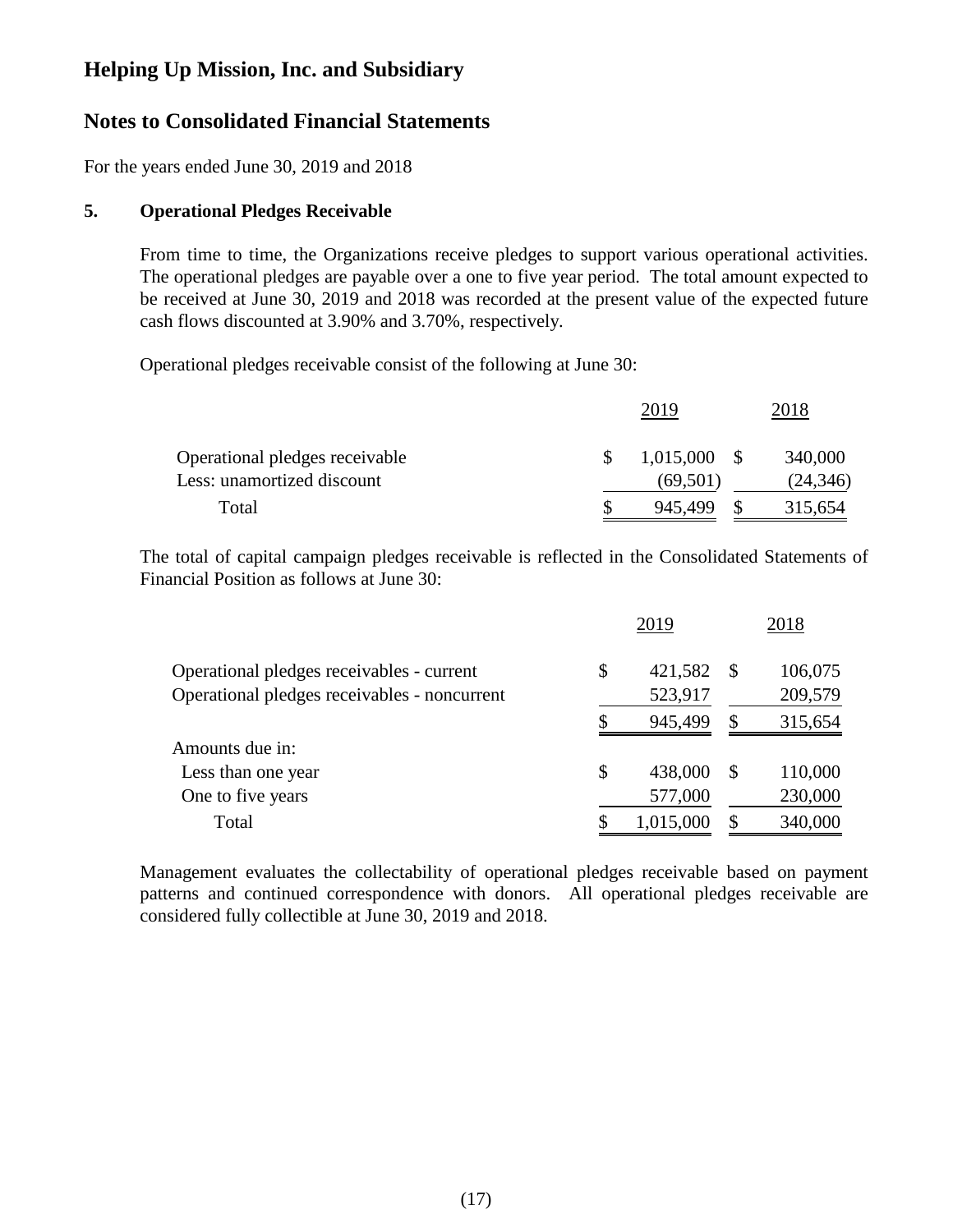## **Notes to Consolidated Financial Statements**

For the years ended June 30, 2019 and 2018

### **6. Investments**

Investments are recorded at fair value and consist of the following at June 30:

| 2019                          | Cost                                 | Net Unrealized<br>Appreciation<br>(Depreciation) | Fair<br>Value                        |
|-------------------------------|--------------------------------------|--------------------------------------------------|--------------------------------------|
| Mutual funds<br>Common stocks | \$1,972,537<br>20,822<br>\$1,993,359 | \$<br>266,927<br>(978)<br>265,949<br>\$          | \$2,239,464<br>19,844<br>\$2,259,308 |
| 2018                          | Cost                                 | Net-Unrealized<br>Appreciation                   | Fair<br>Value                        |
| Mutual funds                  | \$2,837,080                          | \$<br>232,650                                    | \$3,069,730                          |

The following schedule summarizes investment return and its classification in the Statements of Activities for the years ended June 30:

|                                   | Without       | With          |               |
|-----------------------------------|---------------|---------------|---------------|
|                                   | Donor         | Donor         |               |
|                                   | Restrictions  | Restrictions  | Total         |
| <u>2019</u>                       |               |               |               |
| Interest and dividends            | \$<br>154,125 | \$<br>301,720 | \$<br>455,845 |
| Gain on sale of investments       | 62,005        |               | 62,005        |
| Change in unrealized appreciation |               |               |               |
| (depreciation) on investments     | 33,299        |               | 33,299        |
| Total return on investments       | 249,429<br>\$ | \$<br>301,720 | \$<br>551,149 |
|                                   |               |               |               |
|                                   | Without       | With          |               |
|                                   | Donor         | Donor         |               |
|                                   | Restrictions  | Restrictions  | Total         |
| 2018                              |               |               |               |
| Interest and dividends            | \$<br>172,411 | \$            | \$<br>172,411 |
| Gain on sale of investments       | 259,333       |               | 259,333       |
| Change in unrealized appreciation |               |               |               |
| (depreciation) on investments     | (262, 439)    |               | (262,439)     |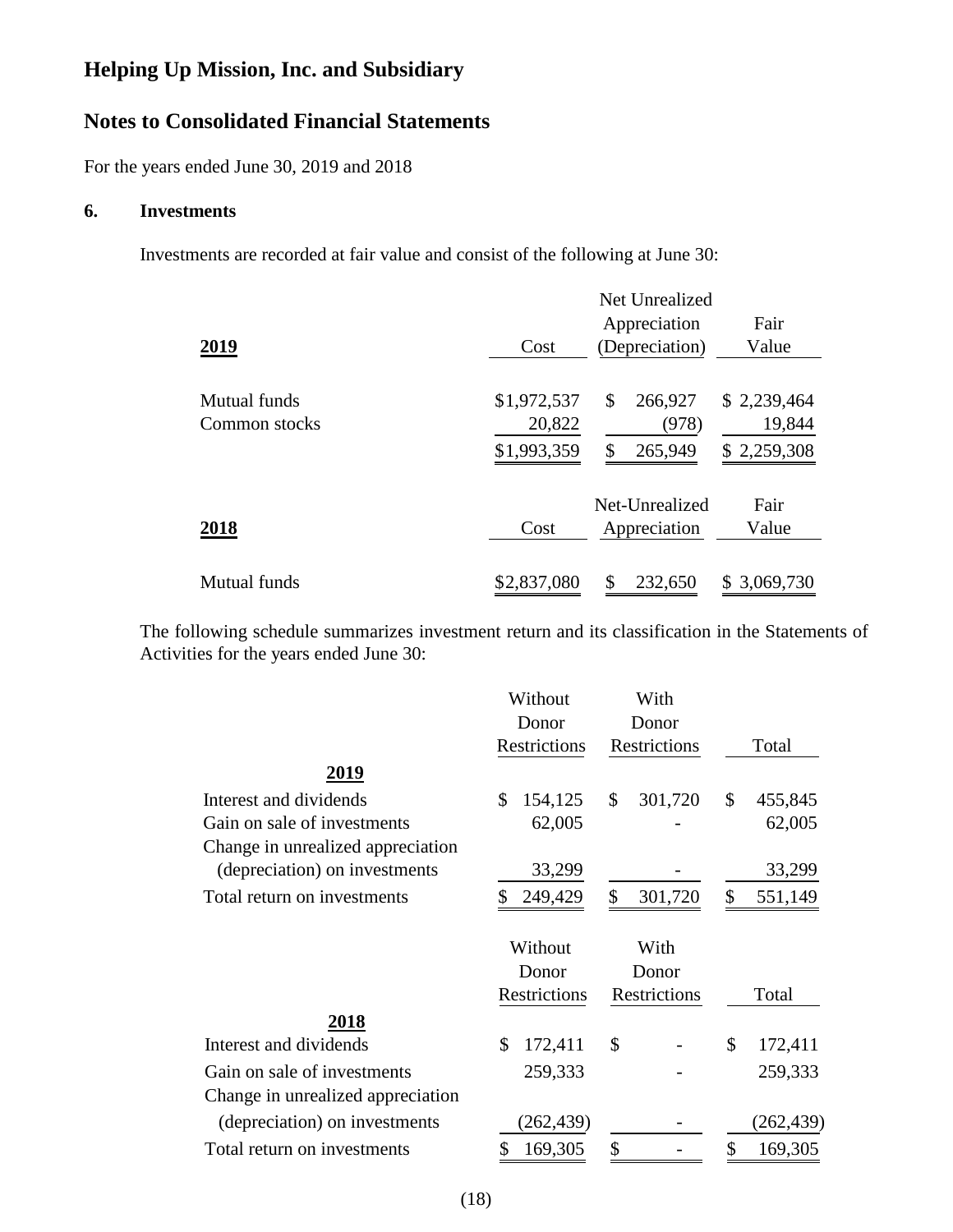### **Notes to Consolidated Financial Statements**

For the years ended June 30, 2019 and 2018

#### **6. Investments** (continued)

Investment fees are netted with interest and dividends for the years ended June 30, 2019 and 2018.

An investment may be considered to be impaired if its cost basis exceeds its fair value thus resulting in unrealized depreciation. Investments are reported at their fair market value, thus any impairment losses have already been recognized through unrealized gains or losses in the Consolidated Statements of Activities. Management considers any investment portfolio losses to be temporary.

Investments included in the portfolio that have been in a continuous loss position are as follows at June 30, 2019:

|               |   | Less than 12 months |      |            |  |
|---------------|---|---------------------|------|------------|--|
|               |   | Fair                |      | Unrealized |  |
|               |   | Value               |      | Losses     |  |
| Mutual funds  | S | 324,378             | - \$ | 6,123      |  |
| Common stocks |   | 19,844              |      | 978        |  |
| Total         |   | 344,222             |      | 7,101      |  |

|              |         | More than 12 months |            |  |
|--------------|---------|---------------------|------------|--|
|              | Fair    |                     | Unrealized |  |
|              | Value   | Losses              |            |  |
| Mutual funds | 198,769 | -S                  | 5,157      |  |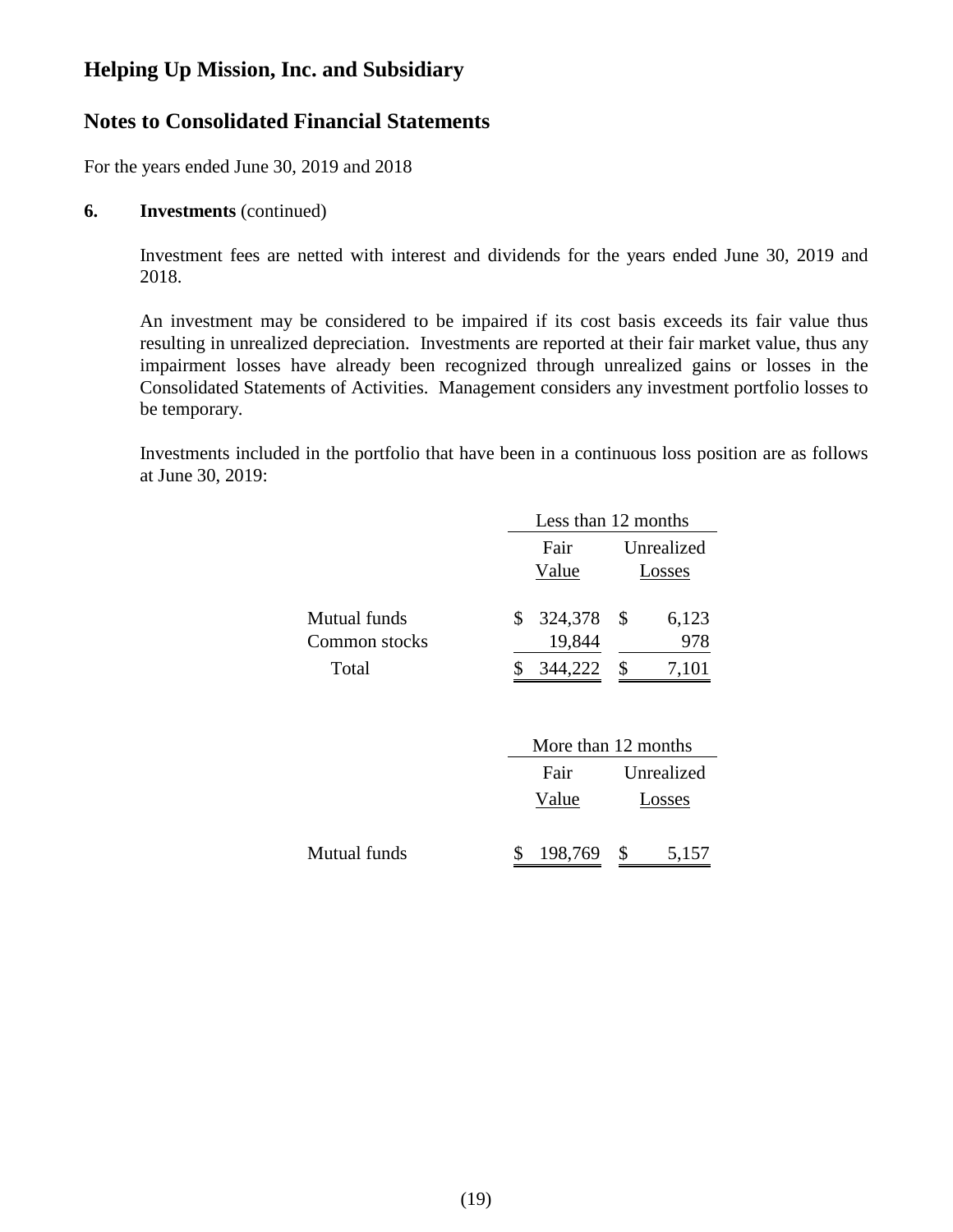### **Notes to Consolidated Financial Statements**

For the years ended June 30, 2019 and 2018

#### **7. Fair Value Measurements**

Fair values of assets measured on a recurring basis at June 30, 2019 and 2018 are as follows:

|                                        | Fair Value                 | Quoted Prices in<br><b>Active Markets</b><br>(Level 1) | Quoted Prices in<br><b>Inactive Markets</b><br>(Level 2) | Significant<br>Unobservable<br>Inputs (Level 3) |
|----------------------------------------|----------------------------|--------------------------------------------------------|----------------------------------------------------------|-------------------------------------------------|
| <u>2019</u><br>Mutual funds            | $\mathcal{S}$<br>2,239,464 | \$<br>2,239,464                                        | \$                                                       | \$                                              |
| <b>Stocks</b>                          | 19,844                     | 19,844                                                 |                                                          |                                                 |
| Total investments                      | 2,259,308<br>\$            | 2,259,308<br>\$                                        | \$                                                       | \$                                              |
| Capital campaign pledges<br>receivable | 15,172,054<br>\$           | \$                                                     | \$                                                       | 15,172,054<br>\$                                |
| Operational pledges<br>receivable      | \$<br>945,499              | \$                                                     | \$                                                       | 945,499<br>\$                                   |
| 2018<br>Mutual funds                   | \$<br>3,069,730            | \$<br>3,069,730                                        | \$                                                       |                                                 |
| Capital campaign pledges<br>receivable | 13,473,070<br>\$           | \$                                                     | \$                                                       | 13,473,070<br>\$                                |
| Operational pledges<br>receivable      | \$<br>315,654              | \$                                                     | \$                                                       | \$<br>315,654                                   |

Capital campaign pledges receivable are recorded at the present value of the expected future cash flows discounted at 3.90% and 3.70% for the years ended June 30, 2019 and 2018, respectively. The following table presents information about the change in capital campaign pledges receivable (level 3 asset), which are measured at fair value on a recurring basis using significant unobservable inputs: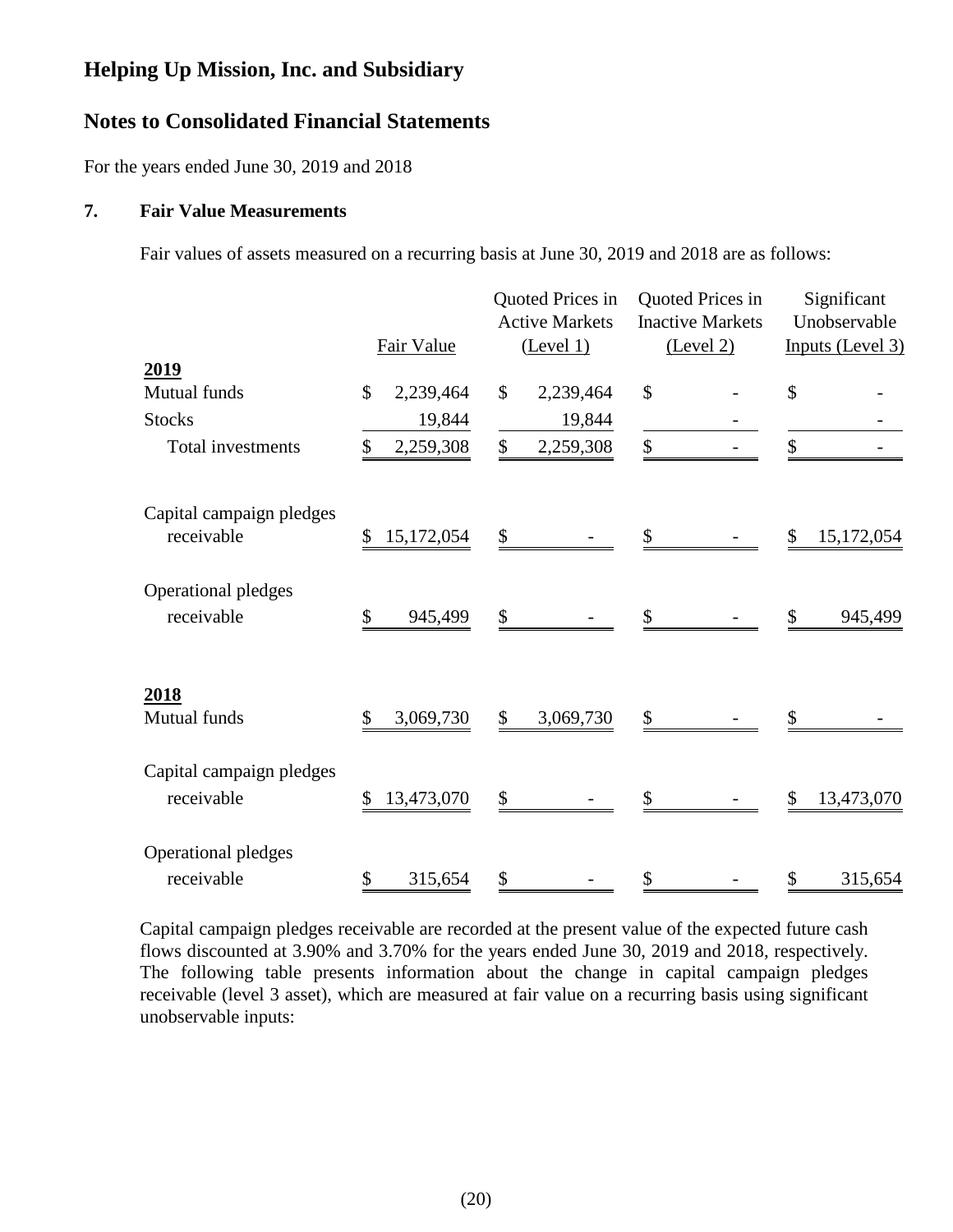### **Notes to Consolidated Financial Statements**

For the years ended June 30, 2019 and 2018

### **7. Fair Value Measurements** (continued)

| Balance at July 1, 2017                                   |                  |
|-----------------------------------------------------------|------------------|
| New capital campaign pledges                              | 19,817,110       |
| Receipts from capital campaign pledges                    | (5,454,832)      |
| Uncollectible capital campaign pledges                    | (7,180)          |
| Discount on capital campaign pledges receivable           | (882, 028)       |
| Balance at June 30, 2018                                  | \$<br>13,473,070 |
| New capital campaign pledges                              | 8,617,130        |
| Receipts from capital campaign pledges                    | (6,780,473)      |
| Uncollectible capital campaign pledges                    | (600)            |
| Change in discount on capital campaign pledges receivable | (137,073)        |
| Balance at June 30, 2019                                  | 15, 172, 054     |

Operational pledges receivable are recorded at the present value of the expected future cash flows discounted at 3.90% and 3.70% for the years ended June 30, 2019 and 2018, respectively. The following table presents information about the changes in operational pledges receivable (level 3 asset), which are measured at fair value on a recurring basis using significant unobservable inputs:

| Balance at July 1, 2017                              | \$            |
|------------------------------------------------------|---------------|
| New operational pledges                              | 550,000       |
| Receipts from operational pledges                    | (210,000)     |
| Uncollectible operational pledges                    |               |
| Discount on operational pledges receivable           | (24, 346)     |
| Balance at June 30, 2018                             | \$<br>315,654 |
| New operational pledges                              | 885,000       |
| Receipts from operational pledges                    | (210,000)     |
| Uncollectible operational pledges                    |               |
| Change in discount on operational pledges receivable | (45, 155)     |
| Balance at June 30, 2019                             | 945,499       |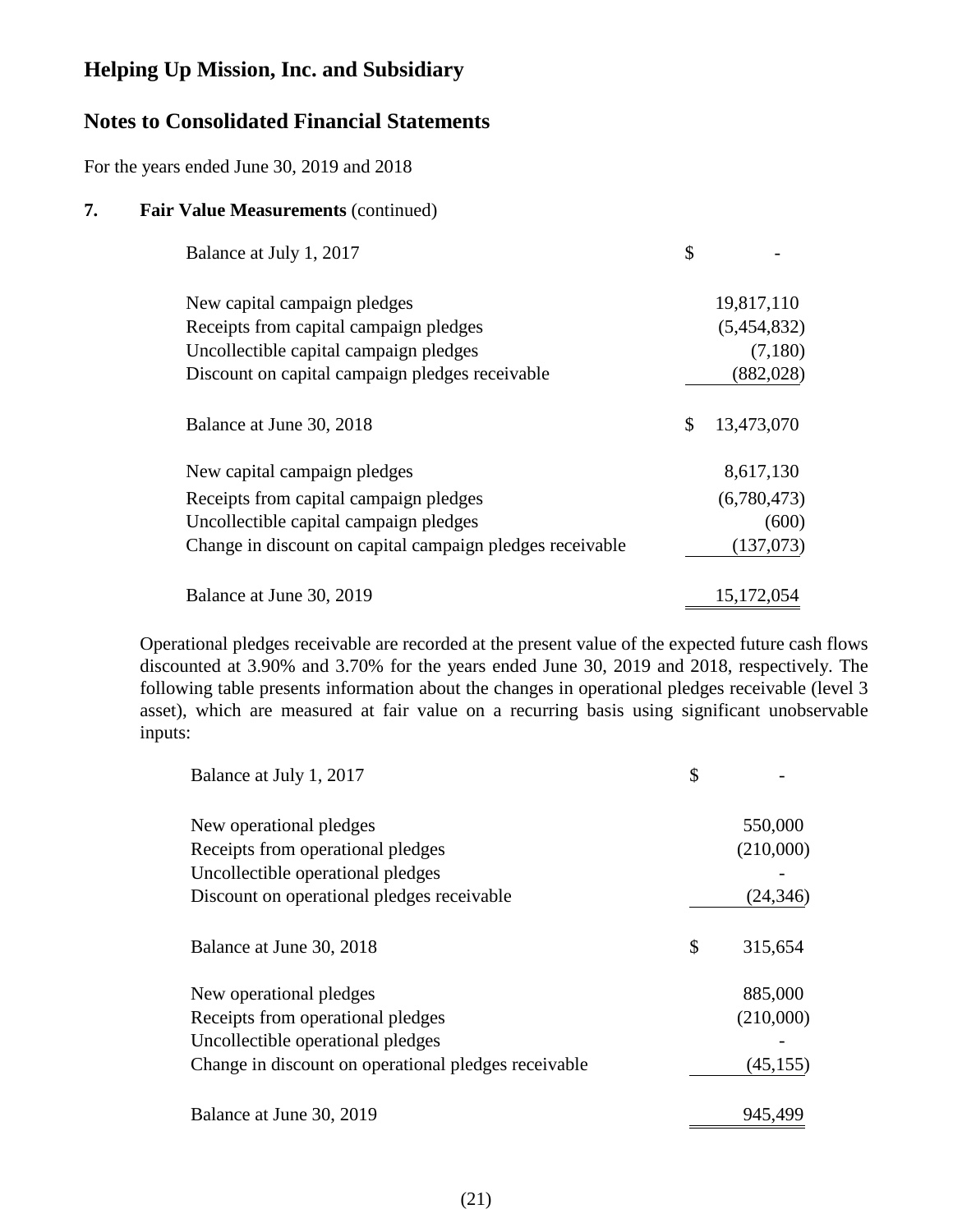### **Notes to Consolidated Financial Statements**

For the years ended June 30, 2019 and 2018

### **8. Lines of Credit**

Helping Up Mission, Inc. had an equipment line of credit authorized to \$100,000. Draws under this line were to be supported by individual notes for a term not to exceed 60 months and bear interest at 275 basis points over the U.S. Treasury rate when they became notes. There were no equipment loans outstanding as of June 30, 2019 or 2018. This line of credit was closed on July 18, 2019.

Helping Up Mission, Inc. has an available line of credit authorized up to \$500,000 with interest computed on the aggregate unpaid balance based on the prime rate as published in the money rates section of the Wall Street Journal. The balance outstanding on the line of credit was \$-0- at June 30, 2019 and 2018. The line of credit is secured by certain real property and House of Freedom, Inc. is a guarantor. The line of credit contains certain financial covenants which were met at June 30, 2019 and 2018.

### **9. Long-Term Debt**

In March 2017, Helping Up Mission entered into a loan agreement with a bank for \$1,000,000. The loan required payments of interest only through the maturity date of March 20, 2020, with interest computed on the aggregate unpaid balance based on the LIBOR daily floating rate plus 2%. The loan was secured by property at 1216 E. Baltimore Street. The balance of the loan was repaid in full during the year ended June 30, 2019. The outstanding balance on the loan was \$-0 and \$999,598 at June 30, 2019 and 2018, respectively.

In December 2017, Helping Up Mission entered into a loan agreement with a bank for \$2,500,000. The loan requires payments of interest only through the maturity date of December 12, 2022, with interest computed on the aggregate unpaid balance based on the LIBOR daily floating rate plus 1.5% (3.90% at June 30, 2019). The loan is secured by property at 1017 E. Baltimore Street and \$1,200,000 of marketable securities held with the bank are also pledged as collateral. The loan is guaranteed by House of Freedom, Inc. The balance outstanding on the loan was \$2,500,000 at June 30, 2019 and 2018, respectively.

The above loans contain certain financial covenants which were met as of June 30, 2019 and 2018, respectively.

A summary of long-term debt at June 30, 2019 and 2018 consists of the following:

|                                                      | 2019        | 2018        |
|------------------------------------------------------|-------------|-------------|
| Total long-term debt related to above loans          | \$2,500,000 | \$3,499,598 |
| Less: Unamortized debt issuance costs                | 12,253      | 15,796      |
| Long-term debt, less unamortized debt issuance costs | 2,487,747   | 3,483,802   |
| Less: current portion of long-term debt              |             |             |
| Total long-term debt, less current portion           | \$2,487,747 | \$3,483,802 |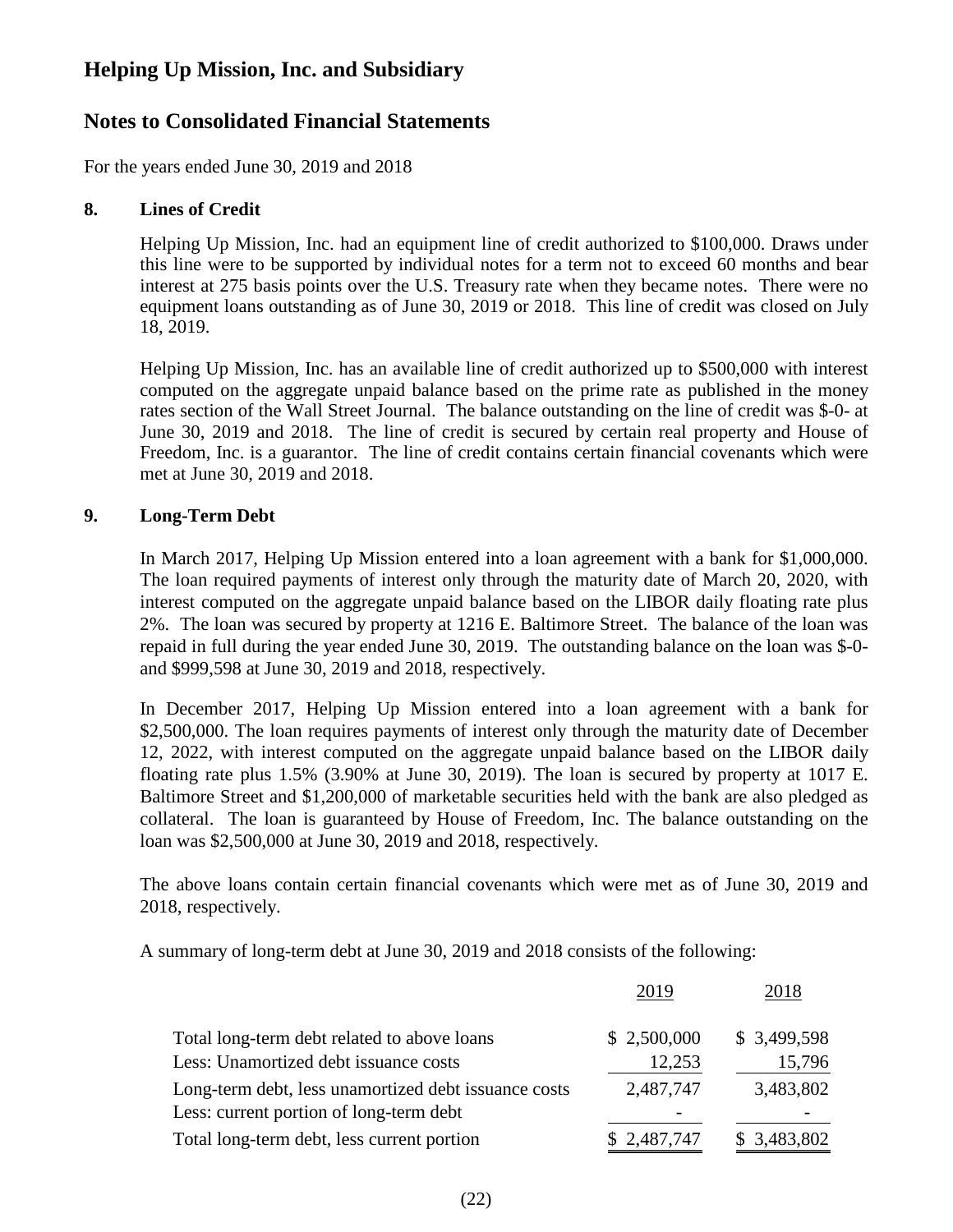### **Notes to Consolidated Financial Statements**

For the years ended June 30, 2019 and 2018

### **9. Long-Term Debt** (continued)

Future minimum principal payments for long-term debt include one lump sum payment due in December 2022 totaling \$2,500,000.

Consolidated interest expense on the long-term debt and lines of credit (including amortization of loan issuance costs reported as interest expense) was \$133,306 and \$137,207 for the years ended June 30, 2019 and 2018, respectively on this debt.

### **10. Annuities Payable**

Helping Up Mission, Inc. currently has three agreements to provide periodic payments to one individual during the remainder of her life in return for a charitable gift to Helping Up Mission, Inc. The aggregate annual estimated payments on the annuity obligations at June 30, 2019 and 2018 are \$38,393 and \$43,053, respectively, based on IRS life expectancy tables. Helping Up Mission, Inc. reviews the life expectancy tables published by the IRS annually and records any material changes in the projected liability as a charge to the change in value of the annuity payable. At June 30, 2019 and 2018, the liability based on updated IRS life expectancy tables did not differ materially from what was recorded and no adjustment was made. A portion of the gift represents an obligation by Helping Up Mission, Inc. to make the annual payments (recorded at present value based on the donor's life expectancy and market interest rates, which are currently 4%) and the remainder represents a contribution. At June 30, 2019 and 2018, Helping Up Mission, Inc. has sufficient reserves to fund these obligations.

Interest expense related to annuities payable totaled \$1,690 and \$1,872 for the years ended June 30, 2019 and 2018, respectively. Future estimated minimum principal payments for the remaining annuities are as follows:

| <b>Years Ending</b> |             |
|---------------------|-------------|
| June 30,            | Amount      |
| 2020                | \$<br>4,850 |
| 2021                | 5,048       |
| 2022                | 5,254       |
| 2023                | 5,468       |
| 2024                | 5,691       |
| Thereafter          | 12,082      |
| Total               | 38,393      |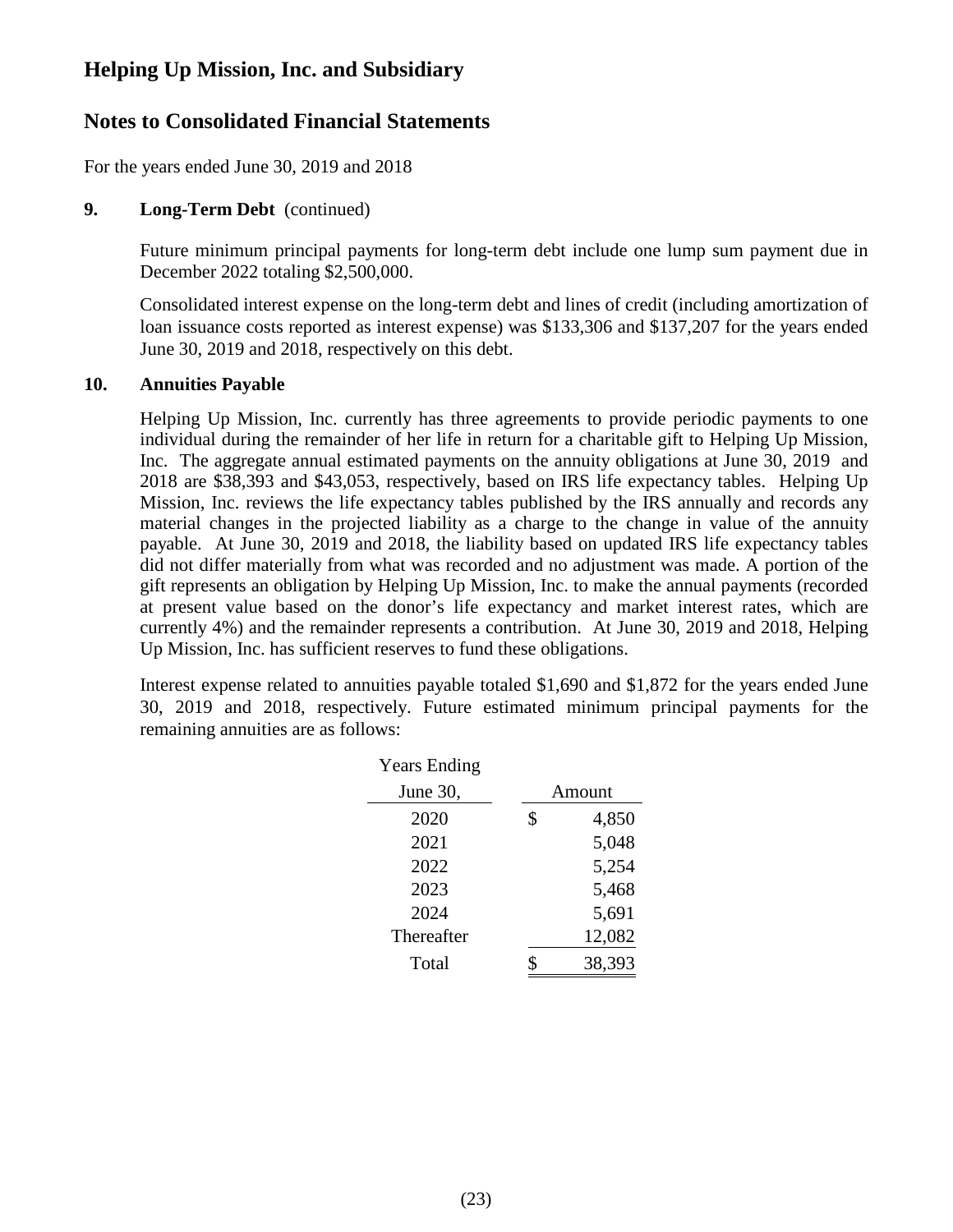### **Notes to Consolidated Financial Statements**

For the years ended June 30, 2019 and 2018

#### **11. Lease Liabilities**

The Organizations recognize rental expense for leases with scheduled rent increases over the life of the lease using the straight line method. The difference between the actual rent payments and rent expense calculated using the straight line method represents a lease liability. Additionally, Helping Up Mission received a reimbursement for leasehold improvements made to 1017 E. Baltimore Street on behalf of a new tenant during the year ended June 30, 2019. This improvement reimbursement is recorded as a liability and amortized to offset rental income over the estimated life of the related lease, which is two years and two months.

A summary of lease liabilities is as follows at June 30:

|                                 | 2019         | 2018         |
|---------------------------------|--------------|--------------|
| Straight line rent adjustments  | \$<br>24,906 | \$<br>23,024 |
| Lease incentive reimbursement   | 131,080      |              |
| Total                           | 155,986      | 23,024       |
| Less: current lease liabilities | 90,536       | 23,024       |
| Long-term lease liabilities     | 65,450       |              |

#### **12. Net Assets Without Donor Restrictions**

The Organizations' net assets without donor restrictions is comprised of undesignated and board designated amounts for the following purposes at June 30:

|                                                          | 2019         | 2018         |
|----------------------------------------------------------|--------------|--------------|
| Undesignated                                             | \$14,943,719 | \$16,374,305 |
| Board designated for capital needs                       | 200,000      | 800,000      |
| Total net assets without donor restriction: \$15,143,719 |              | \$17,174,305 |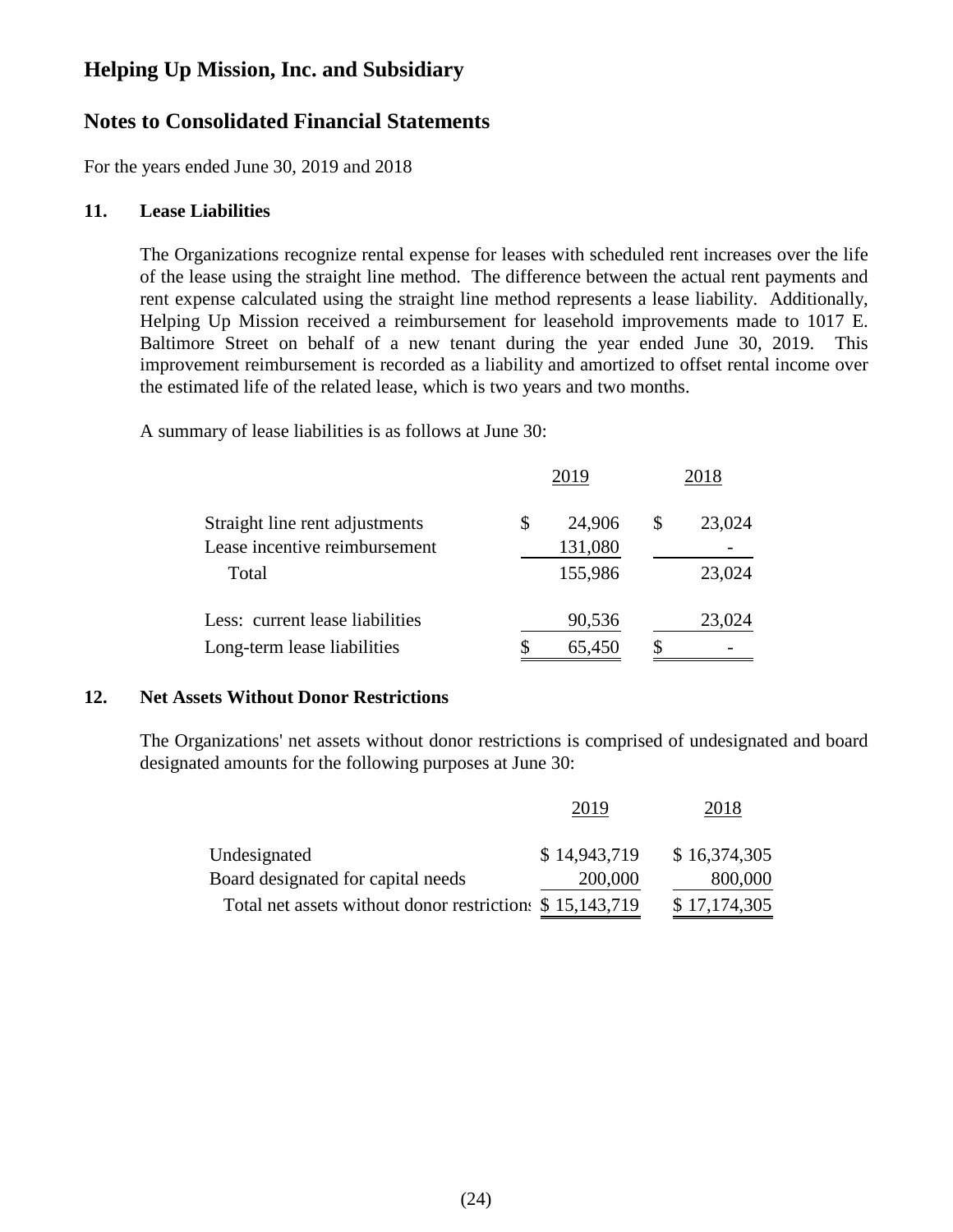### **Notes to Consolidated Financial Statements**

For the years ended June 30, 2019 and 2018

### **13. Net assets with Donor Restrictions**

Net assets with donor restrictions are restricted for the following purposes at June 30:

|                                          | 2019         | <u> 2018 </u> |  |  |
|------------------------------------------|--------------|---------------|--|--|
|                                          |              |               |  |  |
| Art fund                                 | \$           | \$<br>1,417   |  |  |
| Camps                                    | 43,234       | 18,524        |  |  |
| Chapel renovations                       | 10,882       | 8,238         |  |  |
| Continuing education                     |              | 187           |  |  |
| Cornerstone                              | 8,635        | 12,433        |  |  |
| Dental services                          | 82,167       |               |  |  |
| Eye care                                 | 1,274        | 2,500         |  |  |
| Foot care                                |              | 191           |  |  |
| "Inspiring Hope" capital campaign fund - |              |               |  |  |
| women's and children's program           | 47,151,642   | 19,074,785    |  |  |
| Library fund                             | 15,438       | 17,863        |  |  |
| Peer support                             | 51,667       |               |  |  |
| Program retreats                         | 51,516       | 49,272        |  |  |
| Psychiatric services                     |              | 61,965        |  |  |
| Spiritual recovery & alumni              |              | 10,800        |  |  |
| Stabilization project                    |              | 7,500         |  |  |
| Truck fund                               | 6,630        | 17,719        |  |  |
| Volunteer coordinator                    | 100,000      |               |  |  |
| Women's center                           | 424,441      | 494,510       |  |  |
| Total net assets with donor restrictions | \$47,947,526 | \$19,777,904  |  |  |

### **14. Program Fees**

Program fees consist of the following for the years ended June 30:

|                                 | 2019        | 2018        |
|---------------------------------|-------------|-------------|
| Lodging                         | \$1,747,184 | \$1,586,020 |
| Food stamps                     | 418,604     | 377,615     |
| Temporary disability assistance | 294,446     | 226,661     |
|                                 | \$2,460,234 | \$2,190,296 |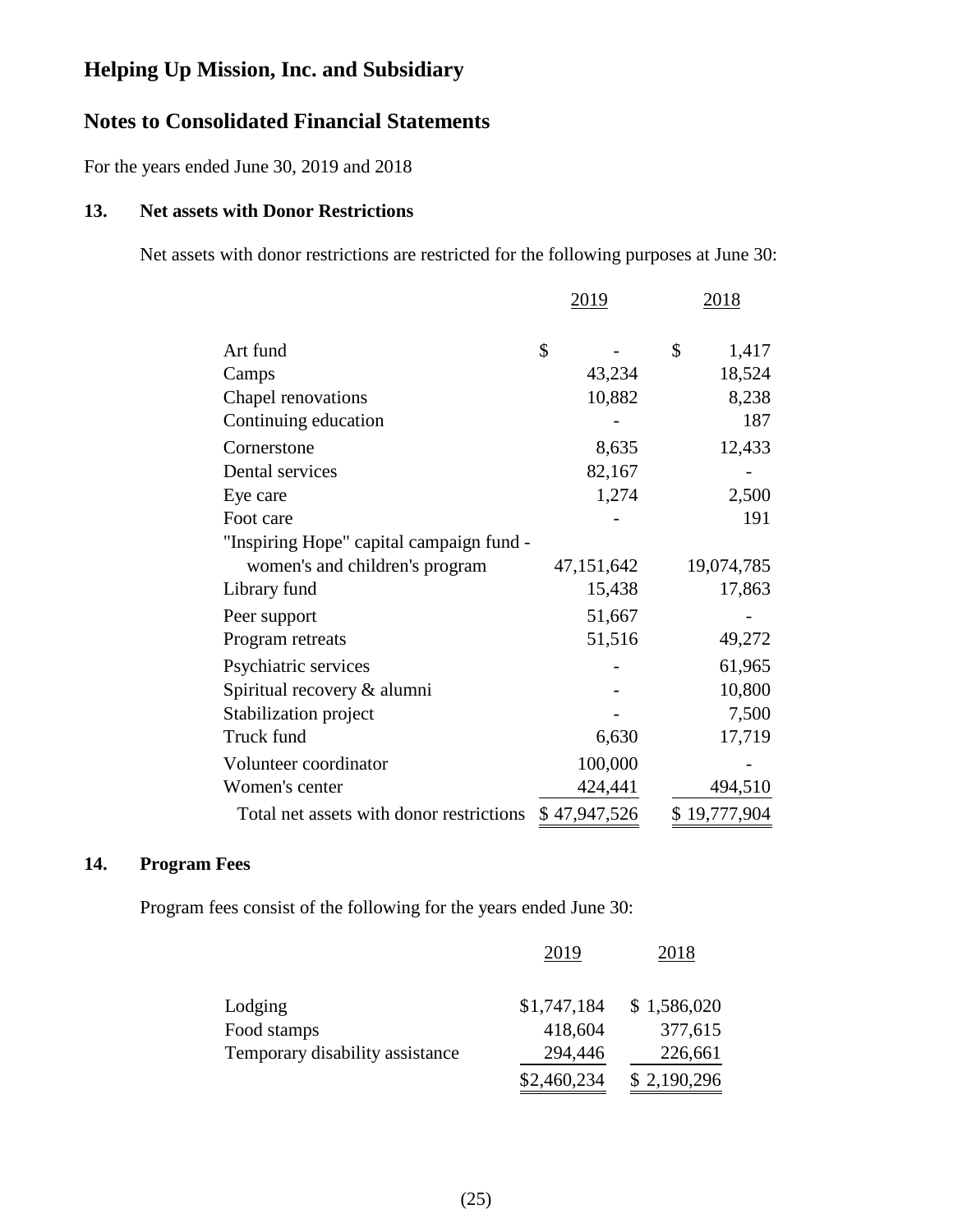### **Notes to Consolidated Financial Statements**

For the years ended June 30, 2019 and 2018

### **15. Rental Income**

A small portion of Helping Up Mission, Inc. and Subsidiaries' office space at 1017 and 1029 E. Baltimore Street is leased to outside tenants under non-cancelable operating leases. Two leases have automatic one-year renewals unless written notice is provided to the other party ninety days before the renewal date. The consolidated monthly rental payments under these two leases total \$2,363.

In April 2019, Helping Up Mission entered into a new lease agreement to provide certain facilities, equipment and administrative services for the operation of a primary care medical center in 1017 E. Baltimore Street. The lease has a term of two years and provides for base monthly rentals to be received in the amount of \$6,036 throughout the life of the lease. As part of the lease agreement, the tenant has reimbursed Helping Up Mission for a total of \$143,621 of leasehold improvements, which are being amortized over the lease term (See Note 11). The lease is subject to yearly renewals.

Future minimum rental income due under the lease agreements totals \$74,926 for the year ending June 30, 2020 and \$72,426 for the year ending June 30, 2021.

Rental income totaled \$46,589 and \$58,178 for the years ended June 30, 2019 and 2018, respectively. The cost of the buildings was \$8,873,424 and \$8,445,847 at June 30, 2019 and 2018, respectively and accumulated depreciation totaled \$1,912,732 and \$1,688,609 at June 30, 2019 and 2018, respectively. The portion of the building being rented is diminutive.

### **16. Commitments**

### **Operating Leases**

Helping Up Mission, Inc. entered into an operating lease agreement in April of 2015 for various office equipment. The lease had a term of five years and provided for base monthly rentals of \$2,658. In December 2017, the lease was renegotiated and extended for an additional five years, expiring in December 2022. The lease provides for base monthly rentals of \$2,971, with certain provisions for additional amounts due depending on total usage of the associated equipment.

Total payments under this equipment lease for the years ended June 30, 2019 and 2018 were \$68,320 and \$59,855, respectively. These amounts have been included in "equipment lease and maintenance" in the accompanying Consolidated Statements of Functional Expenses.

Helping Up Mission, Inc. has an operating lease agreement for a townhouse in Baltimore City for the "3/4 Housing Program". The program provides for Helping Up Mission, Inc. to lease the townhouse from the landlord and in turn, offer it to program graduates who live independently. This is a 60-month lease, expiring in February 2020. Annual lease payments total \$44,400 in year one, followed by varying annual lease payments based on a lump sum payable at the beginning of each lease year and subsequent monthly payments as determined by the lease agreement. The lease contains an option to renew for a period of up to five years.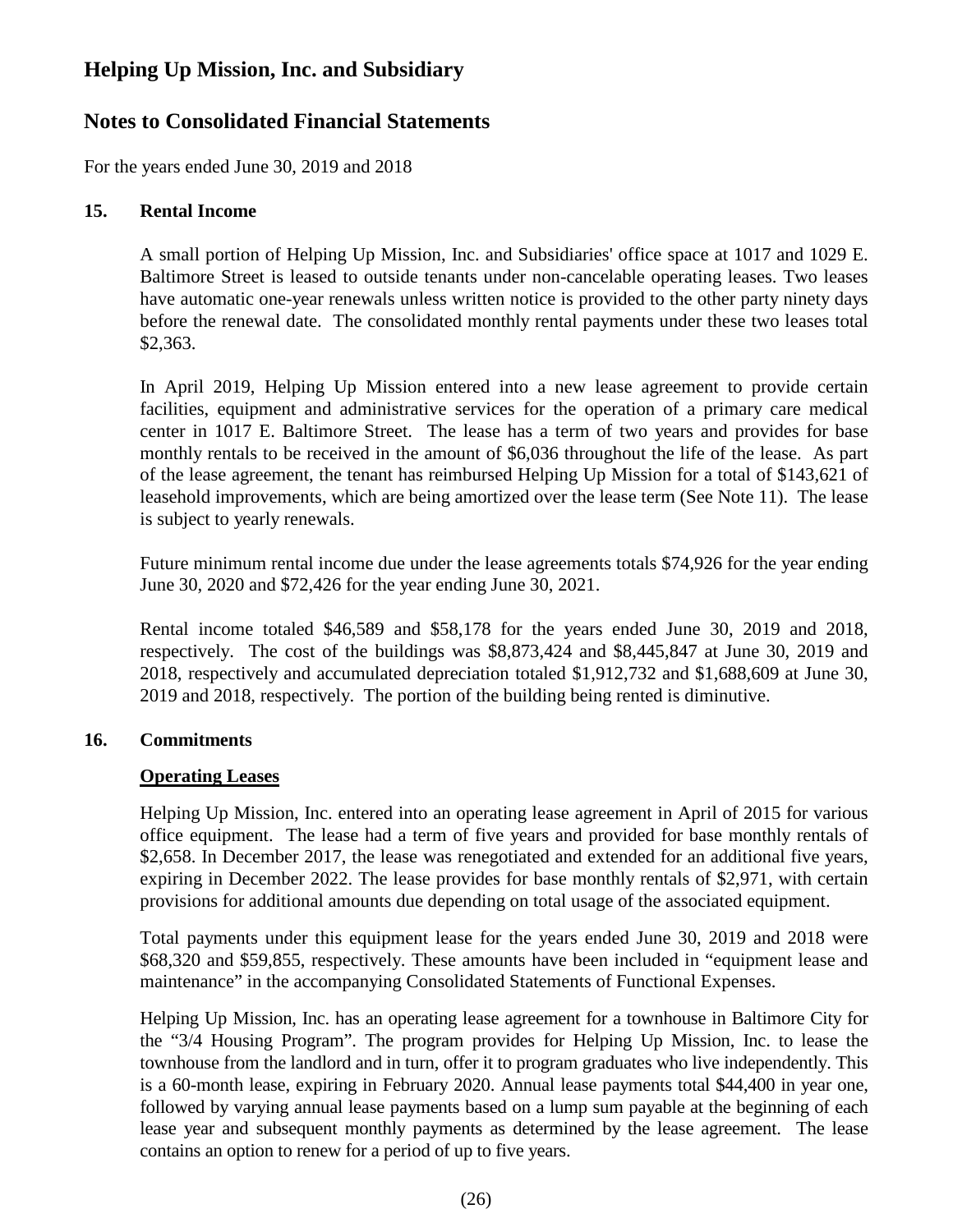## **Notes to Consolidated Financial Statements**

For the years ended June 30, 2019 and 2018

### **16. Commitments** (continued)

### **Operating Leases** (continued)

Helping Up Mission, Inc. also has an operating lease agreement for another townhouse in Baltimore City for the "3/4 Housing Program". This is a 60-month lease, expiring in April 2020. Annual lease payments total \$34,100 in year one, followed by varying annual lease payments based on a lump sum payable at the beginning of each lease year and subsequent monthly payments as determined by the lease agreement. The lease contains an option to renew for a period of up to five years.

Helping Up Mission, Inc. entered into an operating lease agreement in March 2016 in Baltimore City for a nearby office building for additional office space. This is a 60-month lease, expiring in May 2020. Under the terms of the lease agreement, Helping Up Mission, Inc. received one year of free rent, followed by base monthly rent payments of \$2,800, with escalation provisions at 3% per year thereafter.

Helping Up Mission, Inc. entered into an operating lease agreement in November 2016 for a nearby property to be used as a day shelter for a women's program. This was a one-year lease, expiring in October 2017. During the year ended June 30, 2018, the lease was renegotiated and extended for seven years, expiring October 2024. During the year ended June 30, 2019, the lease was renegotiated again and extended for an additional seven years, expiring in October 2031. Base monthly rent under this lease agreement is \$4,500 throughout the life of the lease. The lease agreement includes a reimbursement credit for capital improvements paid each month to Helping Up Mission, Inc. totaling \$2,380 through October 2024.

Helping Up Mission, Inc. entered into an operating lease agreement in May 2017 for a nearby delicatessen to be used as a temporary kitchen facility during kitchen renovations on the main campus. Base monthly rent under the lease agreement was \$3,750. The lease expired in December 2017. Upon expiration, the lease continues on a month-to-month basis under reduced terms at base monthly rent of \$1,000.

Helping Up Mission, Inc. entered into an operating lease agreement in January 2019 for another townhouse in Baltimore city for the "3/4 Housing Program". This is an 18-month lease, expiring in June 2020. Base monthly rent under the lease agreement is \$2,850 throughout the life of the lease. The lease contains an option to renew for a period of up to five years.

Total payments under these lease arrangements for the years ended June 30, 2019 and 2018 were \$174,633 and \$170,279, respectively, and are included in "occupancy cost" in the accompanying Consolidated Statements of Functional Expenses.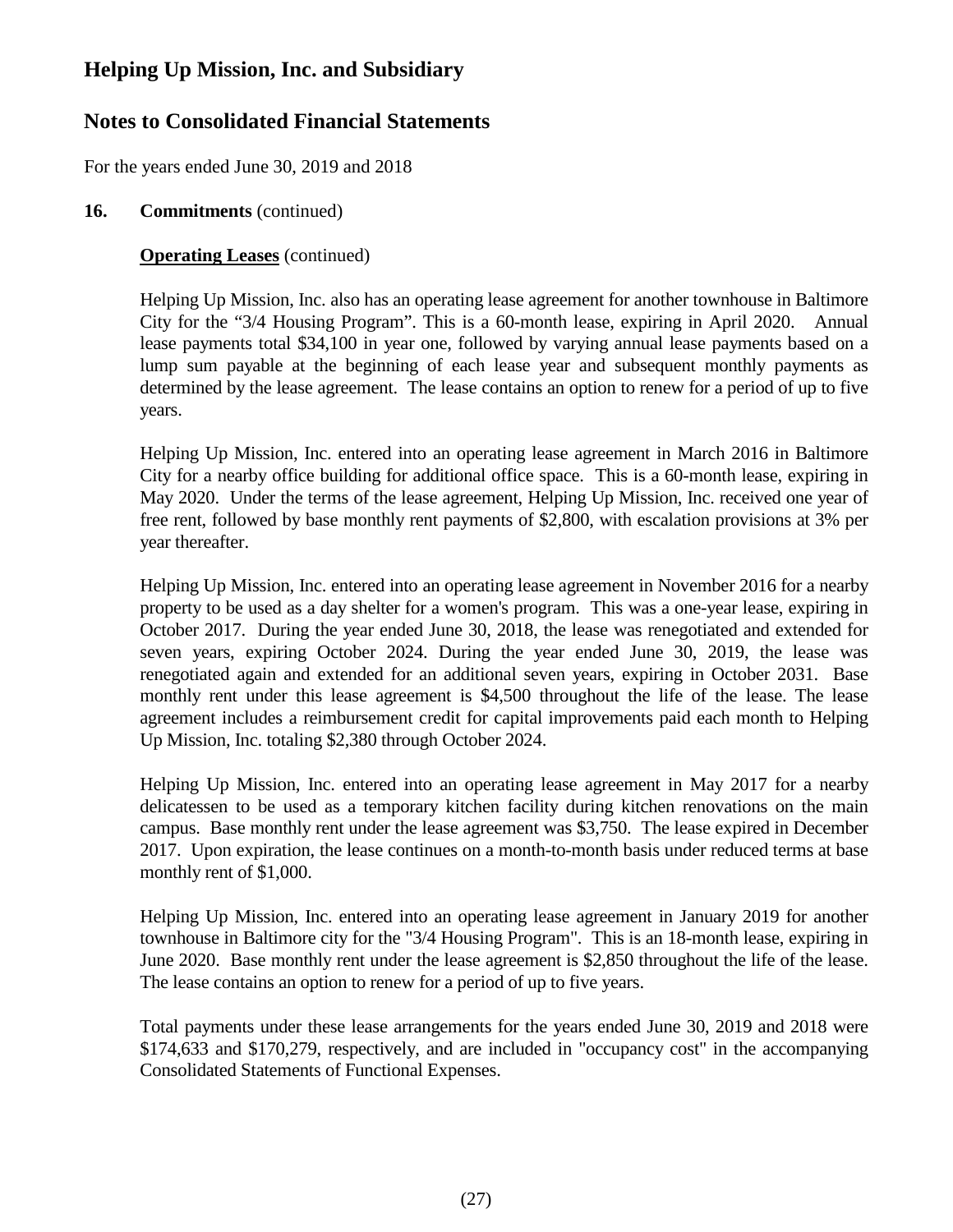## **Notes to Consolidated Financial Statements**

For the years ended June 30, 2019 and 2018

### **16. Commitments** (continued)

### **Operating Leases** (continued)

The aggregate minimum future rental payments under operating leases are as follows:

| <b>Years Ending</b> |        |         |  |
|---------------------|--------|---------|--|
| June 30,            | Amount |         |  |
| 2020                | \$     | 192,259 |  |
| 2021                |        | 95,780  |  |
| 2022                |        | 62,124  |  |
| 2023                |        | 43,782  |  |
| 2024                |        | 25,440  |  |
| Thereafter          |        | 386,480 |  |
| Total               |        | 805,865 |  |

### **Accumulated Vacation**

Employees of Helping Up Mission, Inc. earn a vested right to compensation for unused vacation. Accordingly, Helping Up Mission, Inc. has made an accrual for vacation compensation that employees have earned but not taken. Accrued vacation totaled \$178,961 and \$184,787 at June 30, 2019 and 2018, respectively, and is included in the balance of "accrued expenses" on the Consolidated Statements of Financial Position.

### **Grant Commitments**

In June 2006, Helping Up Mission, Inc. was awarded a conditional promise to give from FHLBank Atlanta, a Federal Home Loan Bank, in the amount of \$500,000. The grant was to be used to support capital costs for the renovations to 1023 East Baltimore Street and provide additional beds for emergency shelter for homeless men in Baltimore City. Helping Up Mission, Inc. met all the requirements under this grant agreement and the grant was recognized as revenue in years prior to June 30, 2019. The grant must be repaid if Helping Up Mission, Inc. is not in compliance with the terms of the application, which includes the use of the building for the services noted above for a period of fifteen years, expiring in 2021.

In December 2006, Helping Up Mission, Inc. was awarded a grant from the State of Maryland, Board of Public Works for an amount not to exceed \$200,000, provided Helping Up Mission, Inc. meets certain matching requirements. The grant was recognized as revenue in full in years prior to June 30, 2019. The grant is to be used for the construction, repair and renovation of 1031 East Baltimore Street. Under the terms of the agreement, Helping Up Mission, Inc. may not sell, lease, exchange or give away any interest in the real or personal property acquired with the grant funds without prior written consent of the Board of Public Works. If the Board of Public Works permits the transfer or disposition, Helping Up Mission, Inc. may be required to repay the State the percentage of the proceeds allocable to the grant.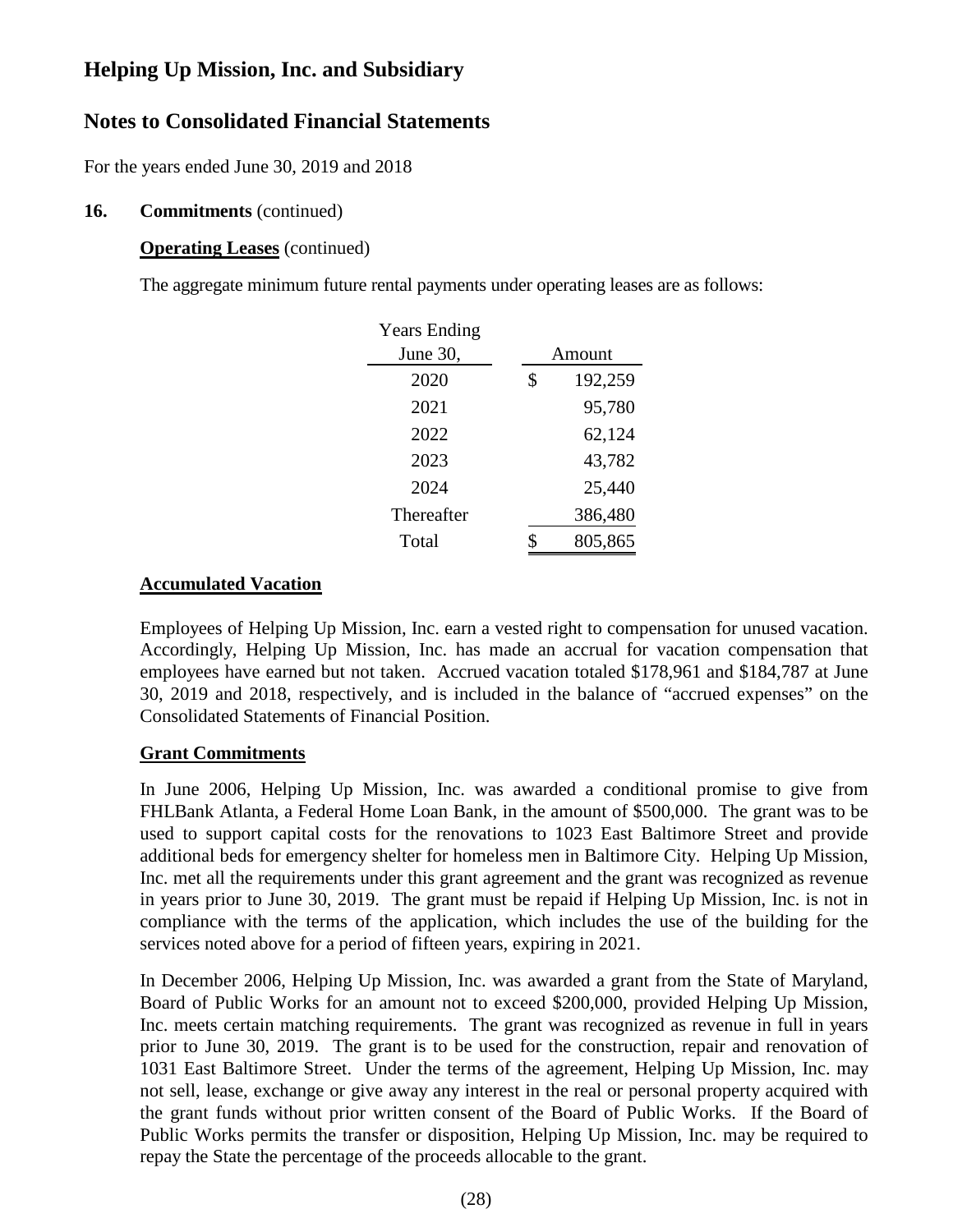## **Notes to Consolidated Financial Statements**

For the years ended June 30, 2019 and 2018

### **16. Commitments** (continued)

### **Grant Commitments** (continued)

In August 2007, Helping Up Mission, Inc. was awarded a conditional promise to give from The Harry and Jeanette Weinberg Foundation in the amount of \$1,500,000. The grant is to be used to support capital costs for the renovations to buildings which serve as emergency shelter, transitional housing, and school for homeless men in Baltimore City. All conditions were met and the entire amount of the grant was recognized as revenue in years prior to June 30, 2019. Under the terms of the grant agreement, Helping Up Mission, Inc. must have prior approval from The Harry and Jeanette Weinberg Foundation to sell or transfer ownership of the property through the year 2031. The proceeds received from any sale must be used for the construction or purchase of a replacement property.

In December 2008, Helping Up Mission, Inc. was awarded a conditional promise to give from FHLBank Atlanta, a Federal Home Loan Bank, in the amount of \$1,000,000. The grant was to be used to support capital costs for the renovations to 1029 East Baltimore Street which will house a new chapel, overnight emergency services with beds for 60 men, classrooms and a library for homeless men in Baltimore City. The grant provides for payment in full on the conditions that the Organization complete construction at 1029 E. Baltimore Street and that 100% of ownership units and 75% of the assisted rental units must be occupied. Helping Up Mission, Inc. met all the requirements under this grant agreement and the grant was recognized as revenue in years prior to June 30, 2019. The grant must be repaid if Helping Up Mission, Inc. is not in compliance with the terms of the application, which includes the use of the building for the services noted above for a period of fifteen years, expiring in 2026.

In December 2010, Helping Up Mission, Inc. was awarded a conditional promise to give from FHLBank Atlanta in the amount of \$1,000,000. The grant is to be used to support capital costs for the renovations to 1031 East Baltimore Street. The grant provides for payment in full on the conditions that the Organization complete construction at 1031 E. Baltimore Street and that 100% of ownership units and 75% of the assisted rental units must be occupied. Helping Up Mission, Inc. met all the requirements under this grant agreement and the grant was recognized as revenue in years prior to June 30, 2019. The grant must be repaid if Helping Up Mission, Inc. is not in compliance with the terms of the application, which includes the use of the building for the services noted above for a period of fifteen years, expiring in 2028.

In September 2011, House of Freedom, Inc. was awarded a grant from The Department of Housing and Community Development in the amount of \$740,838. The grant was recognized as revenue in full in years prior to June 30, 2019. The grant is to be used for the construction, repair, renovation and capital equipping of 1031 East Baltimore Street. The Organizations must use this building as a shelter, transitional or other housing facility for the homeless, for a period of not less than fifteen years, expiring in 2027. If the properties are sold, transferred, or not used for the specified purpose prior to the year 2027, House of Freedom, Inc. must repay the grant in full.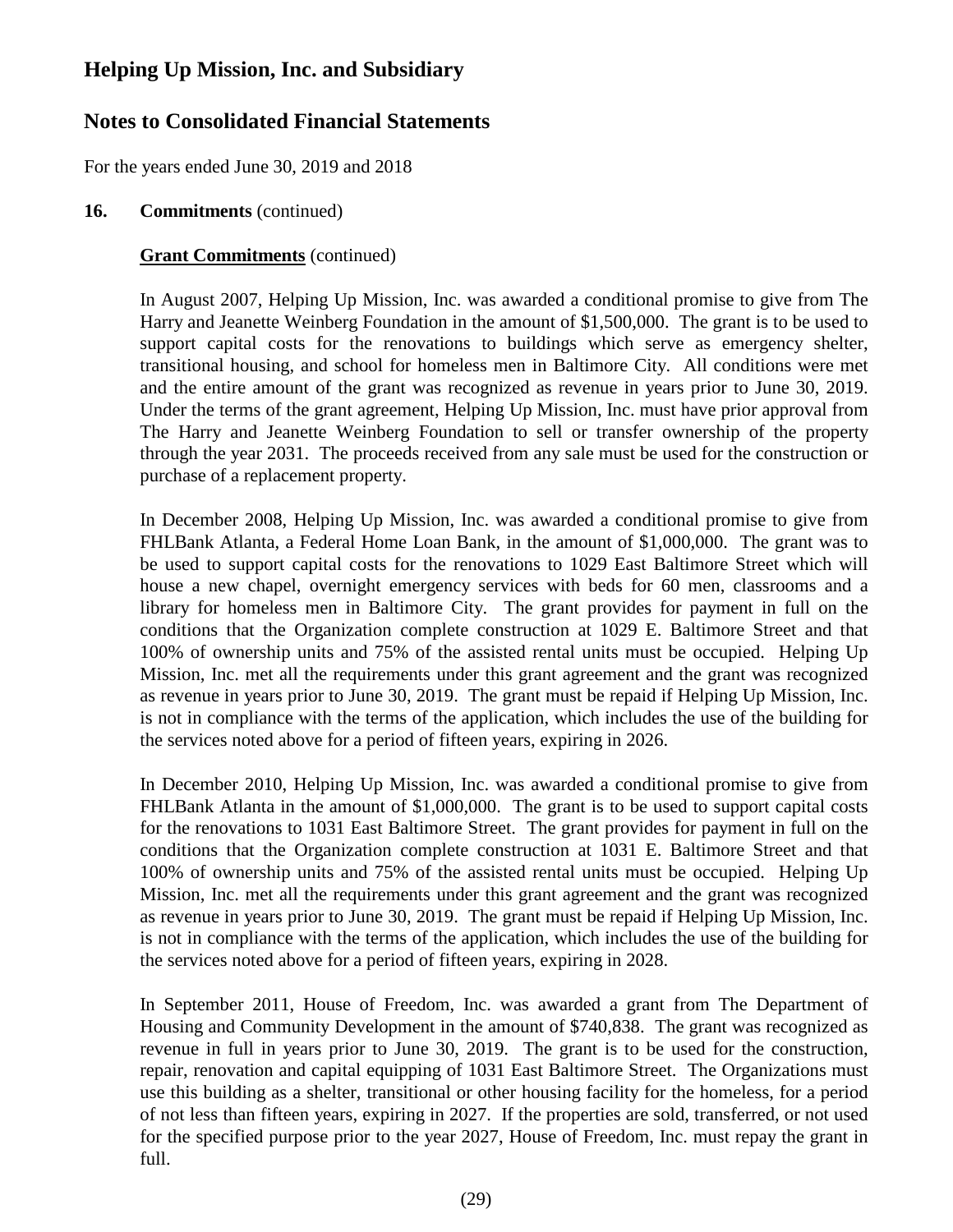### **Notes to Consolidated Financial Statements**

For the years ended June 30, 2019 and 2018

### **16. Commitments** (continued)

#### **Grant Commitments** (continued)

In July 2017, House of Freedom, Inc. was awarded a grant from The Maryland Department of Housing and Community Development in the amount of \$1,400,000. The grant was recognized as revenue in full during the year ended June 30, 2019. The grant is to be used for the rehabilitation of the commercial kitchen and dining hall located at 1023 E. Baltimore Street. The Organizations must use this building as a shelter, transitional or other housing facility for the homeless, for a period of not less than fifteen years, expiring in 2032. If the properties are sold, transferred, or not used for the specified purpose prior to the year 2032, House of Freedom, Inc. must repay the grant in full.

### **17. Liquidity and Availability of Resources**

The Organizations' financial assets available within one year of the Statements of Financial Position date for general expenditures are as follows at June 30:

|                                                                               | 2019        | 2018                     |
|-------------------------------------------------------------------------------|-------------|--------------------------|
| Financial assets available within one year:                                   |             |                          |
| Cash and cash equivalents                                                     | \$1,113,669 | $\mathcal{S}$<br>771,387 |
| Accounts receivable, net of allowance                                         | 335,614     | 193,264                  |
| Contributions receivable                                                      | 172,930     |                          |
| Investments                                                                   | 2,259,308   | 3,069,730                |
| Capital campaign pledges receivable                                           | 6,580,510   | 6,496,744                |
| Operational pledges receivable                                                | 421,582     | 106,075                  |
| Total financial assets available within one year                              | 10,883,613  | 10,637,200               |
| Less: amounts unavailable for general expenditures<br>within one year due to: |             |                          |
| Restricted by donors with purpose restrictions                                | 7,078,771   | 6,506,568                |
| Investments pledged as collateral                                             | 1,200,000   | 1,200,000                |
| Less: Amounts unavailable to management without<br>Board's approval:          |             |                          |
| Board designated for capital needs                                            | 200,000     | 800,000                  |
| Total financial assets available to management                                |             |                          |
| for general expenditures within one year                                      | \$2,404,842 | \$2,130,632              |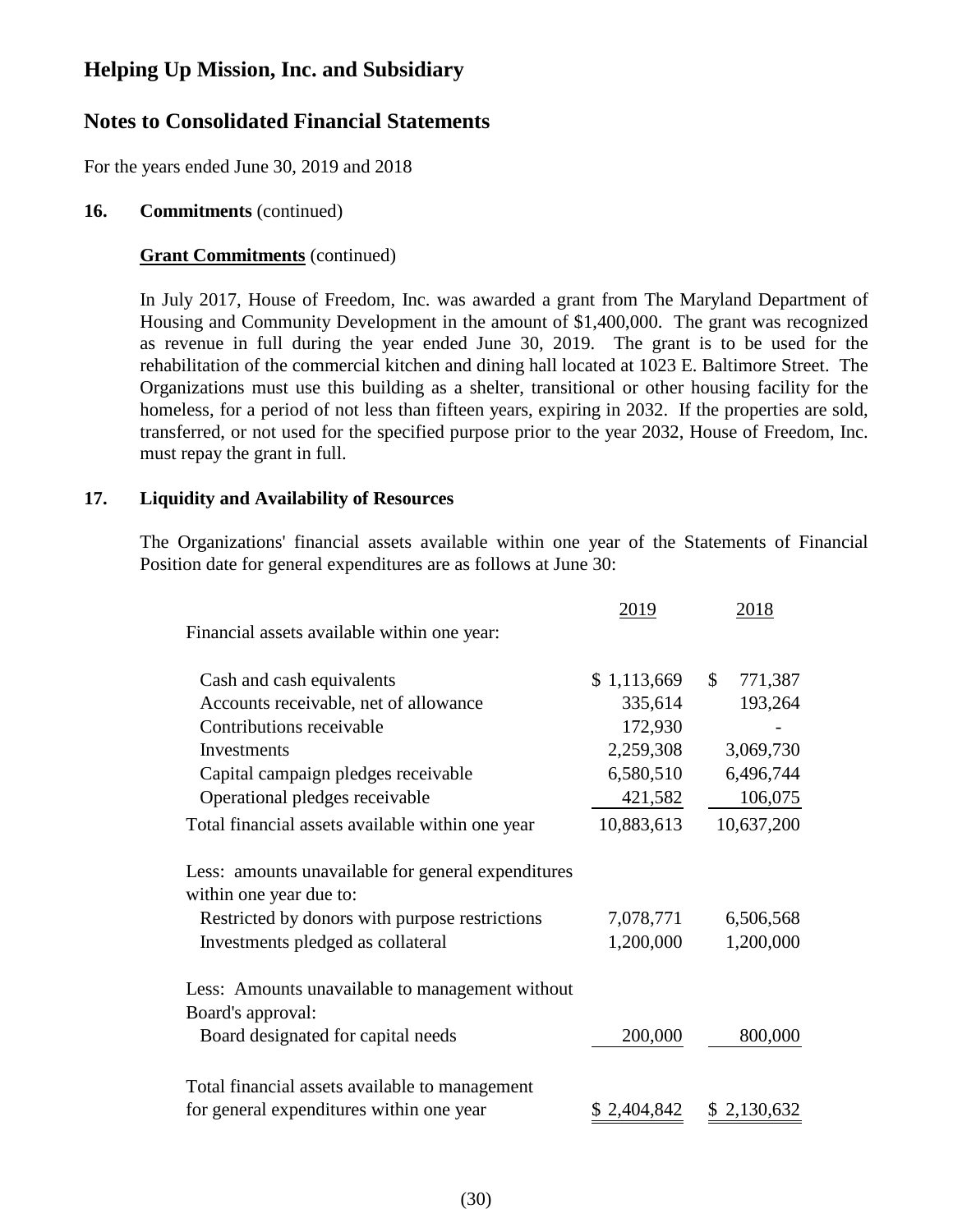### **Notes to Consolidated Financial Statements**

For the years ended June 30, 2019 and 2018

### **17. Liquidity and Availability of Resources** (continued)

#### *Liquidity Management*

The Organizations maintain a policy of structuring its financial assets to be available as its general expenditures, liabilities and other obligations come due. To help manage unanticipated liquidity needs, the Organizations have a committed line of credit of \$500,000 which it could draw upon. Additionally, the Organizations have Board Designated net assets without donor restrictions, that, while the Organizations do not intend to spend these for purposes other than those identified, the amounts could be made available for current operations, if necessary.

#### **18. Retirement Plan**

Helping Up Mission, Inc. sponsors and contributes to an employee SIMPLE IRA plan. Contributions to this Plan totaled \$61,125 and \$60,800 for the years ended June 30, 2019 and 2018, respectively.

### **19. Supplemental Disclosure of Cash Flow Information**

Cash paid for interest totaled \$133,306 and \$134,126 for the years ended June 30, 2019 and 2018, respectively. In addition, during the year ended June 30, 2018, principal repayments under loan agreements totaling \$2,500,000 were financed through new debt acquisition.

#### **20. Concentration**

During the year ended June 30, 2019 one donor contributed \$18,000,000 to the "Inspiring Hope" capital campaign fund - women's and children's program. This contribution represents approximately 65% of the capital campaign pledges and contributions recognized for the year ended June 30, 2019.

#### **21. Recently Issued Accounting Standards**

#### Revenue from Contracts with Customers

In May 2014, the Financial Accounting Standards Board (FASB) issued Accounting Standards Update (ASU) 2014-09, "Revenue from Contracts with Customers (Topic 606)". The core principle of this standard is that an entity should recognize revenue to depict the transfer of promised goods or services to customers in an amount that reflects the consideration to which the entity expects to be entitled in exchange for those goods or services. This guidance also requires enhanced disclosures regarding the nature, amount, timing and uncertainty of revenue and cash flows arising from an entity's contracts with customers. The FASB issued four additional standards that amended and/or clarified certain guidance and provisions in ASU 2014-09, all of which are effective for the Organization July 1, 2019. The Organization is currently evaluating the impact on its financial statements as a result of the adoption of these new standards.